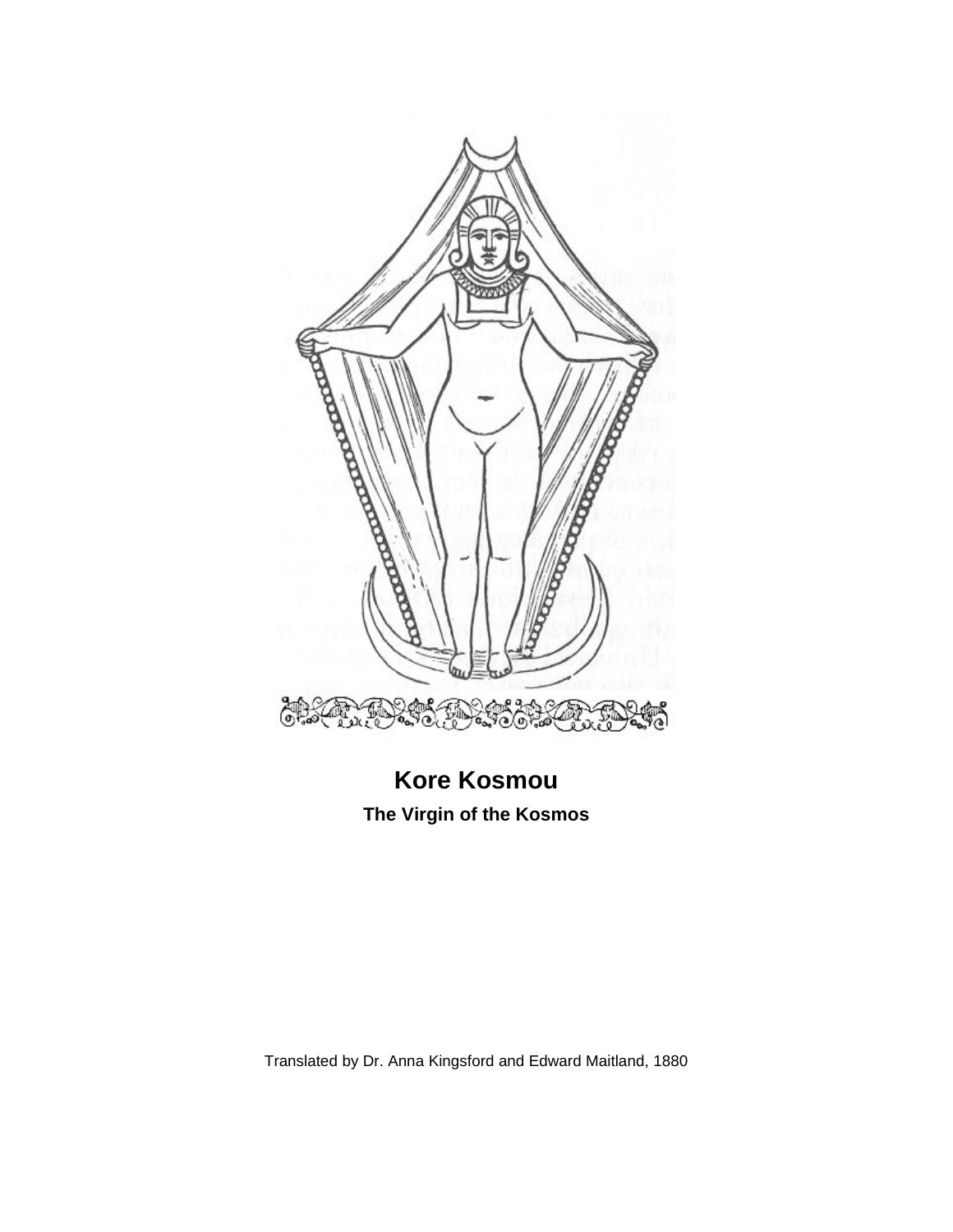# **ISIS TO HORUS**

# **PART I**

HAVING thus spoken, Isis first pours out for Horus the sweet draught of immortality which souls receive from the Gods, and thus begins the most holy discourse. Heaven, crowned with stars, is placed above universal nature, O my son Horus, and nothing is wanting to it of that which constitutes the whole world. It is necessary, then, that all nature should be adorned and completed by that which is above her, for this Order could not proceed from below to above. The supremacy of the greater mysteries over the lesser is imperative. Celestial order reigns over terrestrial order, as being absolutely determined, and inaccessible to the idea of death. Wherefore, the things below lament, being filled with fear before the marvelous beauty and eternal permanence of the heavenly world. For, indeed, a spectacle worthy of contemplation and desire were these magnificences of heaven, revelations of the the Divine as yet unknown, and this sumptuous majesty of night illumined with a penetrating radiance, albeit less than that of the sun, and all these other mysteries which move above in harmonious cadence, ruling and maintaining the things below by secret influences. And so long as the Universal Architect refrained from putting an end to this incessant fear, to these anxious investigations, ignorance enveloped the universe. But when He judged good to reveal Himself to the world, He breathed into the Gods the enthusiasm of love, and poured into their mind the splendor which His bosom contained, that they might first be inspired with the will to seek, next with the desire to find, and lastly with the power to readjust.

Now, my wondrous child Horus, all this could not happen among mortals, for as yet they did not exist; but it took place in the universal Soul in sympathy with the mysteries of heaven. This was Hermes, the Kosmic Thought. He beheld the universe of things, and having seen, he understood, and having understood, he had the power to manifest and to reveal. That which he thought, he wrote; that which he wrote, he in great part concealed, wisely silent. and speaking by turns, so that while the world should last, these things might be sought. And thus, having enjoined upon the Gods, his brethren, that they should follow in his train, he ascended to the stars. But he had for successor his son, and the heir of his knowledges, Tat, and a little later, Asclepius, son of Imouthè, by the counsels of Pan and Hephaestus(1), and all those for whom sovereign Providence reserved an exact knowledge of heavenly things.

Hermes then justified himself in the presence of those who surrounded him, in that he had not delivered the integral theory to his son, on account of his youth. But I, having arisen, beheld with mine eyes, which see the invisible secrets of the beginnings of things(2), and at length, but with certainty, I understood that the sacred symbols of the Kosmic elements were hidden near the secrets of Osiris. Hermes returned to heaven, having pronounced an invocatory speech.

It is not fitting, O my Son, that this recital be left incomplete; thou must be informed of the words of Hermes when he laid down his books. "O sacred books," he said, "of the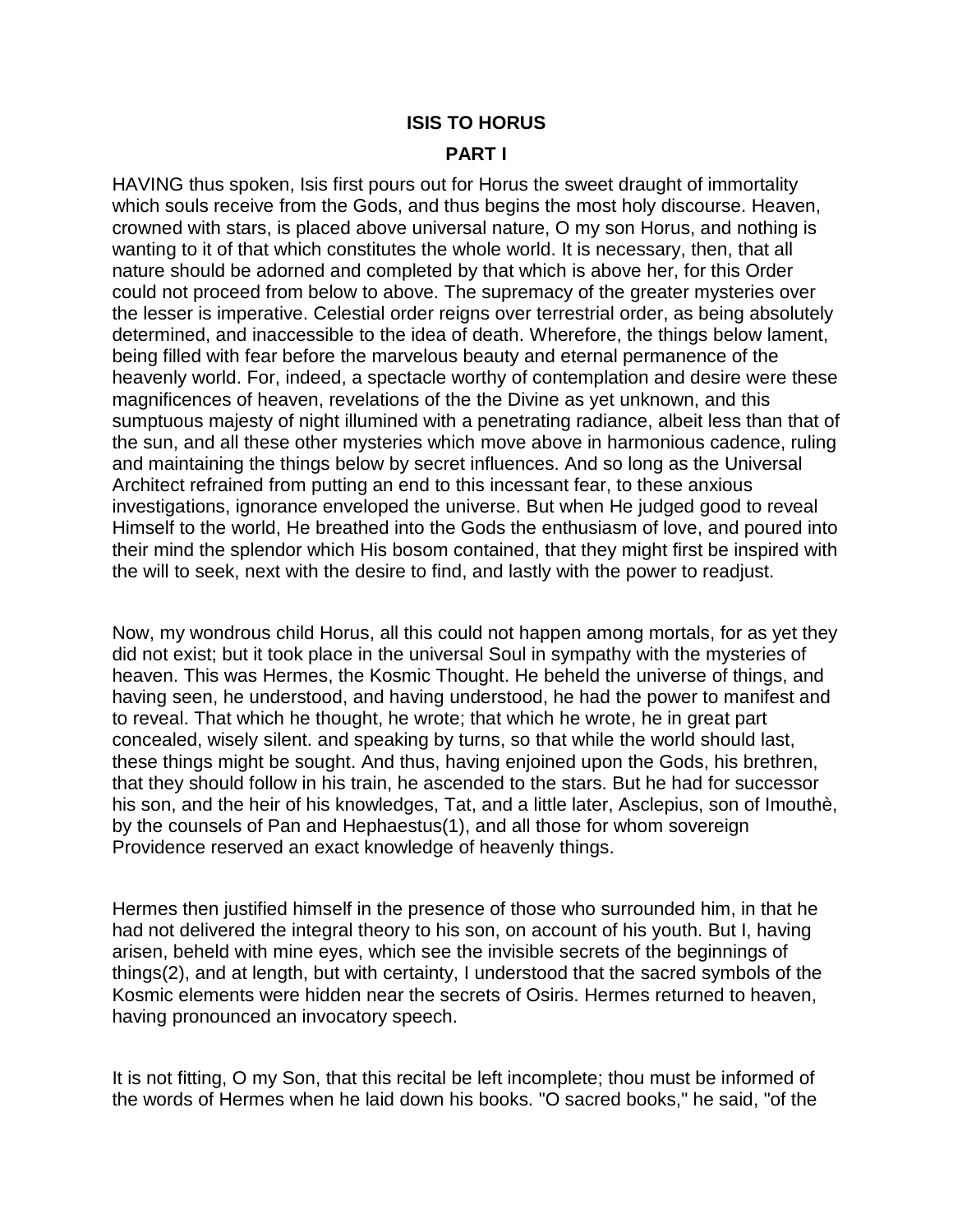Immortals, ye in whose pages my hand has recorded the remedies by which incorruptibility is conferred, remain for ever beyond the reach of destruction and of decay, invisible and concealed from all who frequent these regions, until the day shall come in which the ancient heaven shall bring forth instruments worthy of you, whom the Creator shall call souls."

Having pronounced upon his books this invocation, he wrapped them in their coverings, returned into the sphere which belonged to him, and all remained hidden for a sufficient space.

And Nature, O my Son, was barren until the hour in which those who are ordained to survey the heavens, advancing towards the Divine, the King of all things, deplored the general inertia, and affirmed the necessity of setting forth the universe. No other than Himself could accomplish this work.

"We pray Thee," said they, "to consider that which already is, and that which is necessary for the future."

At these words, the the Divine smiled benignant, and commanded Nature to exist. And, issuing with His voice, the FEMININE came forth in her perfect beauty. The Gods with amaze beheld this marvel. And the great Ancestor, pouring out for Nature an elixir, commanded her to be fruitful; and forthwith, penetrating the universe with His glance, He cried, "Let heaven be the plenitude of all things, and of the air, and of the ether." the Divine spake, and it was done. But Nature, communing with herself, understood that she might not transgress the commandment of the Father, and, uniting herself to Labor, she produced a most beautiful daughter, whom she called Invention, and to whom the Divine accorded being.

And having differentiated created forms, He filled them with mysteries, and gave the command of them to Invention.

Then, not willing that the upper world should be inactive, He saw fit to fill it with spirits, in order that no region should remain in immobility and inertia; and in the accomplishment of His work He used His sacred art. For, taking of Himself such essence as was necessary, and mingling with it an intellectual flame, He combined with these other materials by unknown ways. And having achieved by secret formulas the union of these principles, He endowed with motion the universal combination. Gradually, in the midst of the protoplasm, glittered a substance more subtle, purer, more limpid, than the elements from which it was generated. It was transparent, and the Artist alone perceived it. Soon, it attained its perfection, being neither melted by the fire, nor chilled by the breath, but possessing the stability of a special combination, and having its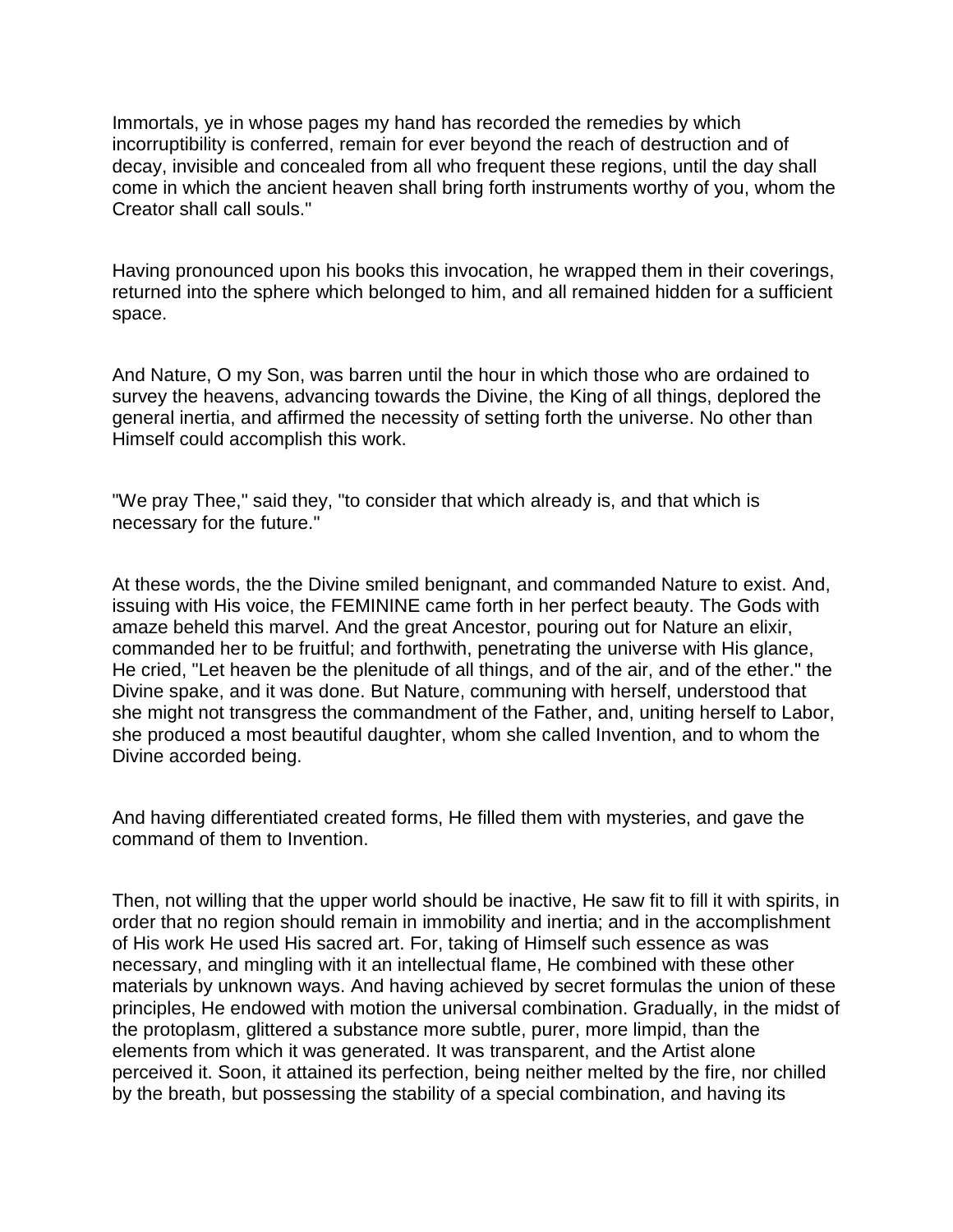proper type and constitution. He bestowed on it a happy name, and, according to the similitude of its energies, He called it Self-Consciousness.

Of this product he formed myriads of Souls, employing the choicest part of the mixture for the end which He had in view, proceeding with order and measure, according to His knowledge and His reason. The souls were not necessarily different, but the choicest part, animated by the Divine motion, was not identical with the rest. The first layer was superior to the second, more perfect and pure; the second, inferior truly to the first, was superior to the third; and thus, until sixty degrees, was completed the total number. Only, the Divine established this law, that all equally should be eternal, being of one essence, whose forms He alone determines. He traced the limits of their sojourn on the heights of nature, so that they might turn the wheel according to the laws of Order and of wise discretion, for the joy of their Father.

Then, having summoned to these splendid regions of ether the souls of every grade, He said to them: "O souls, beautiful children of my breath and of my care, you whom I have produced with my hands, in order to consecrate you to my universe, hear my words as a law:--Quit not the place assigned to you by my will. The abode which awaits you is heaven, with its galaxy of stars and its thrones of virtue. If you attempt any transgression against my decree, I swear by my sacred breath, by that elixir of which I formed you, and by my creative hands, that I will speedily forge for you chains and cast you into punishment."

Having thus spoken, the Divine, my Master, mingled together the rest of the congenial elements, earth and water, and pronouncing certain powerful and mystic words--albeit different from the first--He breathed into the liquid protoplasm motion and life, rendered it thicker and more plastic, and formed of it living beings of human shape. That which remained He gave to the loftiest souls inhabiting the region of the Gods in the neighborhood of the stars, who are called the Sacred Genii. "Work," said He, "my children, offspring of my nature; take the residue of my task, and let each one of you make beings in his image. I will give you models."

Therewith He took the Zodiac and ordained the world in conformity with -vital movements, placing the animal signs after those of human form. And after having given forth the creative forces and generative breath for the whole range of beings yet to come, He withdrew, promising to unite to every visible work an invisible breath and a reproductive principle, so that each being might engender its similar without necessity to create continually new entities(3).

And what did the souls do, O my Mother?

And Isis answered:--They took the mingled material, O my Son Horus, and began to reflect thereon, and to adore this combination, the work of the Father. Next, they sought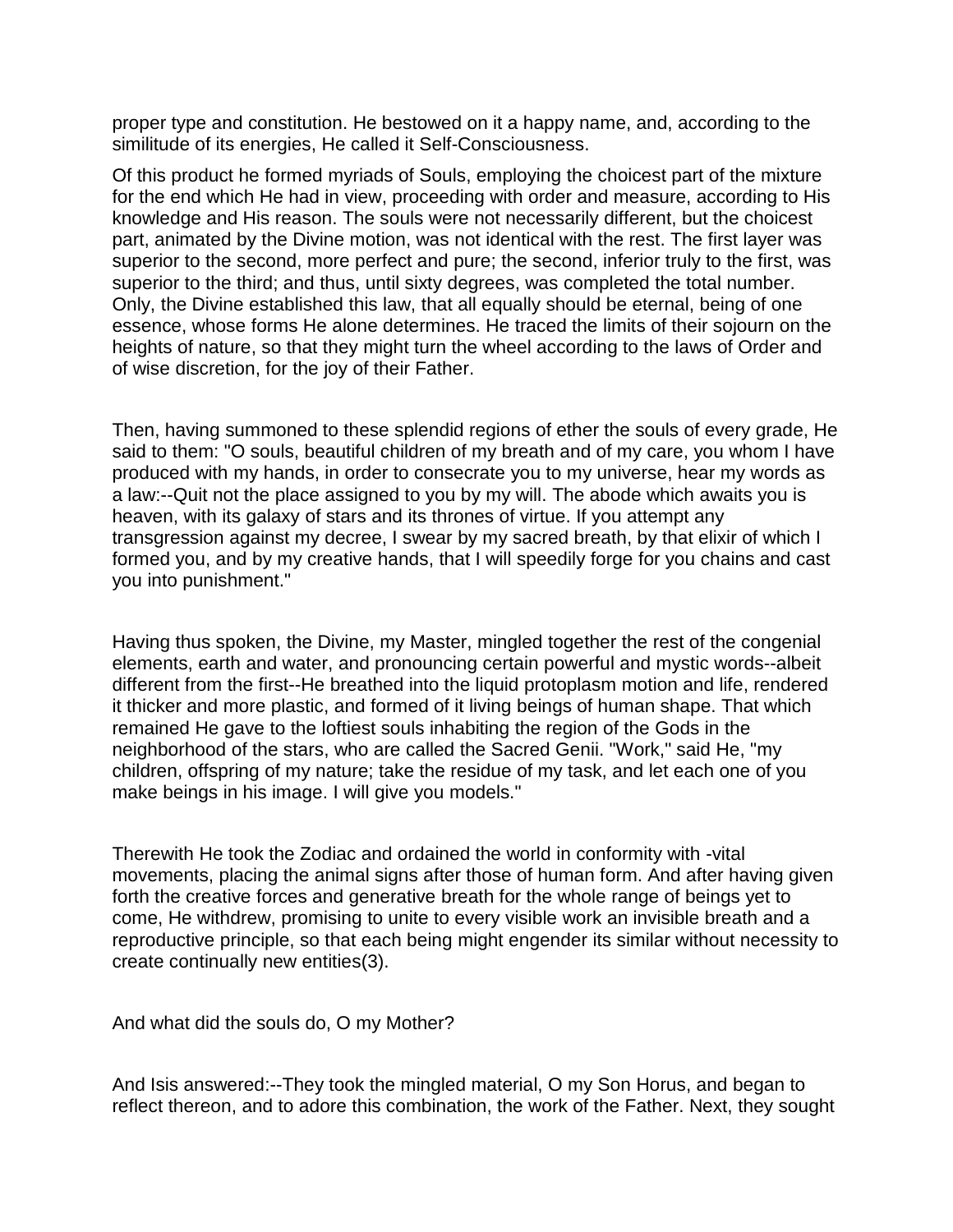to discover of what it was composed, which, indeed, it was not easy to find. Then, fearing that this search might excite the anger of the Father, they set themselves to carry out His commands. Therefore, taking the upper portion of the protoplasm, that which was lightest, they created of it the race of birds. The compound having now become more compact and assuming a denser consistency, they formed of it the quadrupeds; while of the thickest part which needed a moist vehicle for its support, they made fishes. The remainder, being cold and heavy, was employed by the souls in the creation of reptiles.

Forthwith, O my Son, proud of their work, they were not afraid to transgress the Divine law, and, in spite of the prohibition, they receded from their appointed limits. Not willing to remain longer in the same abode, they moved ceaselessly, and repose seemed to them death(4).

But, O my Son--(thus Hermes informed me)--their conduct could not escape the eye of the Lord the Divine of all things; He minded to punish them, and to prepare for them hard bonds. The Ruler and Master of the universe resolved then for the penance of the souls, to mold the human organism, and having called me to Him, said Hermes, He spoke in this wise:--"O soul of my soul, holy thought of my thought, how long shall earthly Nature remain sad? How long shall the creation already produced continue inactive and without praise? Bring hither before me all the Gods of heaven."

Thus the Divine spake, quoth Hermes, and all obeyed His decree. "Look upon the earth," He said to them, "and upon all things beneath,"

Straightway they looked, and understood the will of the Lord. And when He spoke to them of the creation of Man, asking of each what he could bestow upon the race about to be born, the Sun first replied:--"I will illumine mankind." Then the Moon promised enlightenment in her turn, adding that already she had created Fear, Silence, Sleep, and Memory. Kronos announced that he had begotten Justice and Necessity. Zeus said, "In order to spare the future race perpetual wars, I have generated Fortune, Hope, and Peace." Ares declared himself already father of Conflict, impetuous Zeal, and Emulation, Aphrodite did not wait to be called upon: "As for me, O Master," she said, "I will bestow upon mankind Desire, with voluptuous Joy and Laughter, that the penalty, to which our sister Souls are destined may not weigh on them too hardly." These words of Aphrodite, O my Son, were welcomed gladly. "And I," said Hermes, "will endow human nature with Wisdom, Temperance, Persuasion, and Truth; nor will I cease to ally myself with Invention. I will ever protect the mortal life of such men as are born under my signs, seeing that to me the Creator and Father has attributed in the Zodiac, signs of Knowledge and Intelligence; above all, when the movement which draws thereto the stars is in harmony with the physical forces of each."(5)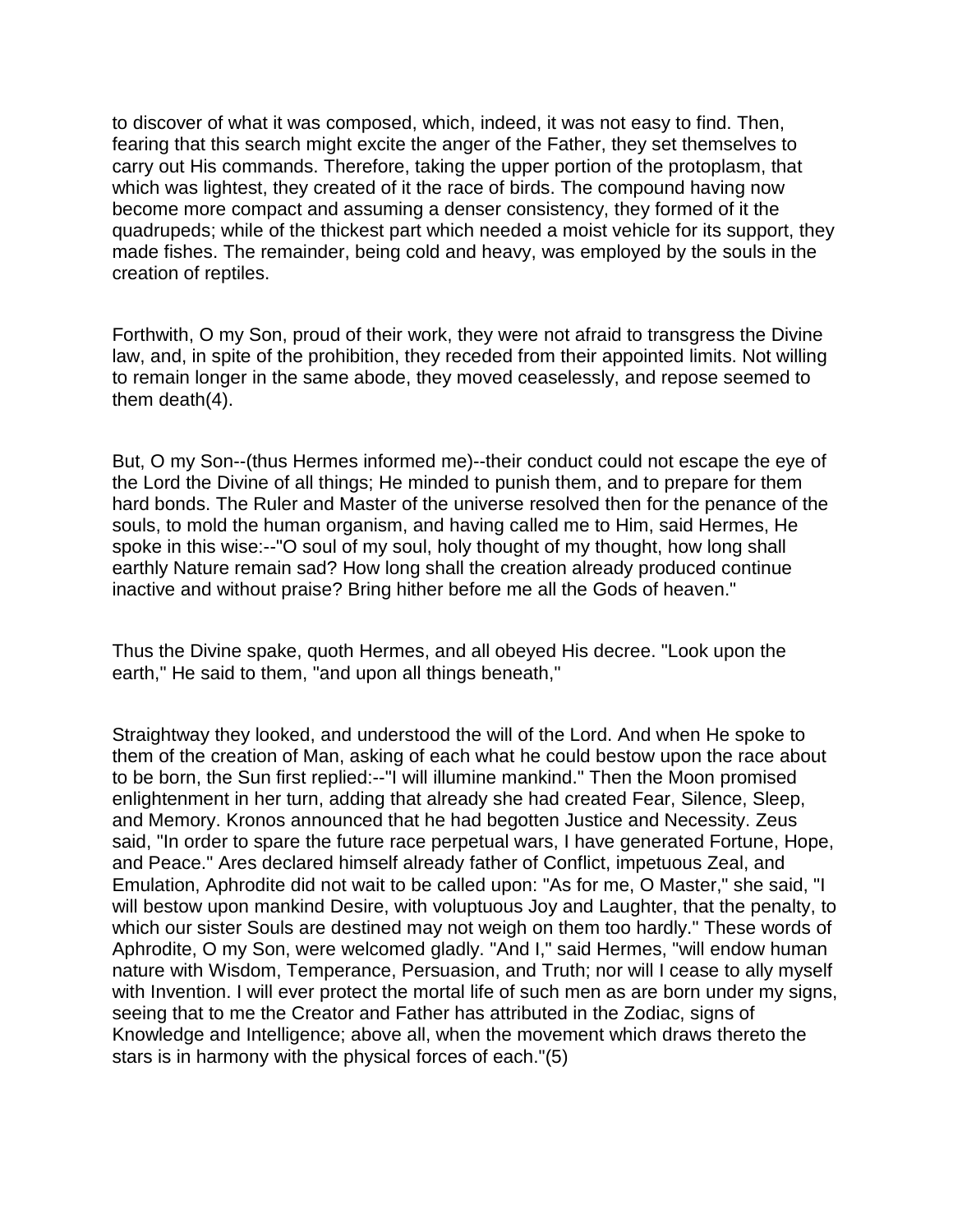He Who is Master of the world rejoiced at hearing these things, and decreed the production of the human race. As for me--said Hermes--I sought what material ought to be employed in the work, and invoked the Lord. He commanded the Souls to give up the residue of the protoplasmic substance, which having taken, I found it entirely dried up. Therefore, I used a great excess of water wherewith to renew the combination of the substance, in such wise that the product might be resolvable, yielding, and feeble, and that Force should not be added therein to Intelligence. When I had achieved my work it was beautiful, and I rejoiced in seeing it. And from below I called upon the Lord to behold what I had done. He saw it, and approved. Straightway He ordained that the Souls should be incorporated; and they were seized with horror on learning what should be their condemnation.

These words, said Isis, struck me. Hearken, my son Horus, for I teach thee a mystery. Our ancestor Kamephes had it also from Hermes, who inscribes the recital of all things; I, in turn, received it from the ancient Kamephes when he admitted me to the initiation of the black veil(6); and thou, likewise, O marvelous and illustrious child, receive it from me. The Souls were about to be imprisoned in bodies, whereat some sighed and lamented, as when some wild and free animal suddenly enchained, in the first moment of subjection to hard servitude and of severance from the beloved habits of the wilderness, struggles and revolts, refusing to follow its conqueror, and if occasion presents itself, slaying him. Others, again, hissed like serpents, or gave vent to piercing cries and sorrowful words, glancing aimlessly from height to depth.

"Great Heaven," said one, "principle of our birth, ether, pure airs, hands, and sacred breath of the sovereign the Divine, and you, shining Stars, eyes of the Gods, unwearying light of Sun and Moon, our early brethren, what grief, what rending is this! Must we quit these vast, effulgent spaces, this sacred sphere, all these splendors of the empyrean and of the happy republic of the Gods, to be precipitated into these vile and miserable abodes? What crime, O wretched ones, have we committed? How can we have merited, poor sinners that we are, the penalties which await us? Behold the sad future in store for us--to minister to the wants of a fluctuating and dissoluble body! No more may our eyes distinguish the souls divine! Hardly through these watery spheres shall we perceive, with sighs, our ancestral heaven; at intervals even we shall cease altogether to behold it. By this disastrous sentence direct vision is denied to us; we can see only by the aid of the outer light; these are but windows that we possess--not eyes. Nor will our pain be less when we hear in the air the fraternal breathing of the winds with which no longer can we mingle our own, since that will have for its dwelling, instead of the sublime and open world, the narrow prison of the breast! But Thou, Who drivest us forth, and causest us from so high a seat to descend so low, assign a limit to our sufferings! O Master and Father, so quickly become indifferent to Thy handiwork, appoint a term to our penance, deign to bestow on us some last words, while yet we are able to behold the expanse of the luminous spheres!"

This prayer of the Souls was granted, my son Horus, for the Lord was present; and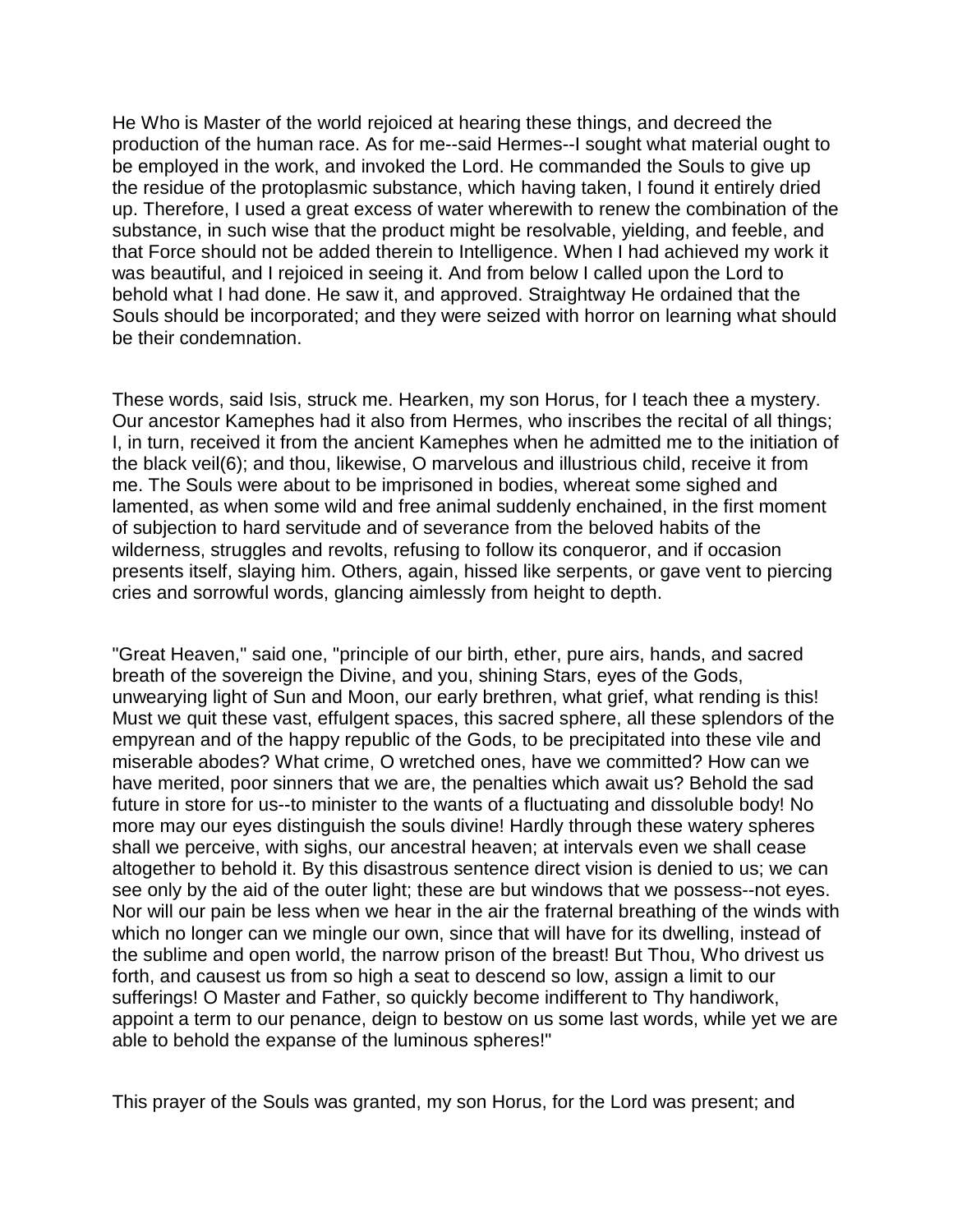sitting upon the throne of Truth, thus He addressed them:--

"O Souls; you shall be governed by Desire and Necessity; after me, these shall be your masters and your guides. Souls, subjected to my scepter which never fails, know that inasmuch as you remain stainless you shall inhabit the regions of the skies. If among you any be found to merit reproach, they shall inhabit abodes destined to them in mortal organisms. If your faults be light, you shall, delivered from the bond of the flesh, return to heaven. But if you become guilty of graver crime, if you turn away from the end for which you have been formed, then indeed you shall dwell neither in heaven nor in human bodies, but thenceforth you shall pass into those of animals without reason."(7)

Having thus spoken, O my son Horus, He breathed upon them and said, "It is not according to chance that I have ordained your destiny; if you act ill, it will be worse; it will be better if your actions are worthy of your birth. It is myself and not another who will be your witness and your judge. Understand that it is because of your past errors that you are to be punished and shut up in fleshly bodies. In different bodies, as I have already told you, your re-births will be different. Dissolution shall be a benefit, restoring your former happy condition. But if your conduct be unworthy of me, your prudence, becoming blinded and guiding you backwards, will cause you to take for good fortune that which is really a chastisement, and to dread a happier lot as though it were a cruel injury. The most just among you shall, in their future transformations, approximate to the divine, becoming among men, upright kings, true philosophers, leaders and legislators, true seers, collectors of salutary plants, cunning musicians, intelligent astronomers, wise augurs, instructed ministrants: all beautiful and good offices; as among birds are the eagles which pursue not nor devour those of their own kind, and do not permit weaker ones to be attacked in their presence, because justice is in the nature of the eagle; among quadrupeds, the lion, for he is a strong animal, untamed by slumber, in a mortal body performing immortal toils, and by nothing tired nor beguiled; among reptiles, the dragon, because he is powerful, living long, innocent, and a friend of men, allowing himself to be tamed, having no venom, and, leaving old age, approximating to the nature of the Gods; among fishes, the dolphin, for this creature, taking pity on those who fall into the sea, will carry them to land if they still live, and will abstain from devouring them if dead, although it is the most voracious of all aquatic animals."

Having spoken these words, the Divine became an Incorruptible Intelligence (i.e., resumed the unmanifest).

After these things, my son Horus, there arose out of the earth an exceeding powerful Spirit, unencumbered with any corporeal envelope, strong in wisdom, but savage and fearful; although he could not be ignorant of the knowledge he sought, seeing the type of the human body to be beautiful and august of aspect, and perceiving that the souls were about to enter into their envelopes:

"What are these," said he, "O Hermes, Secretary of the Gods?" "These are men,"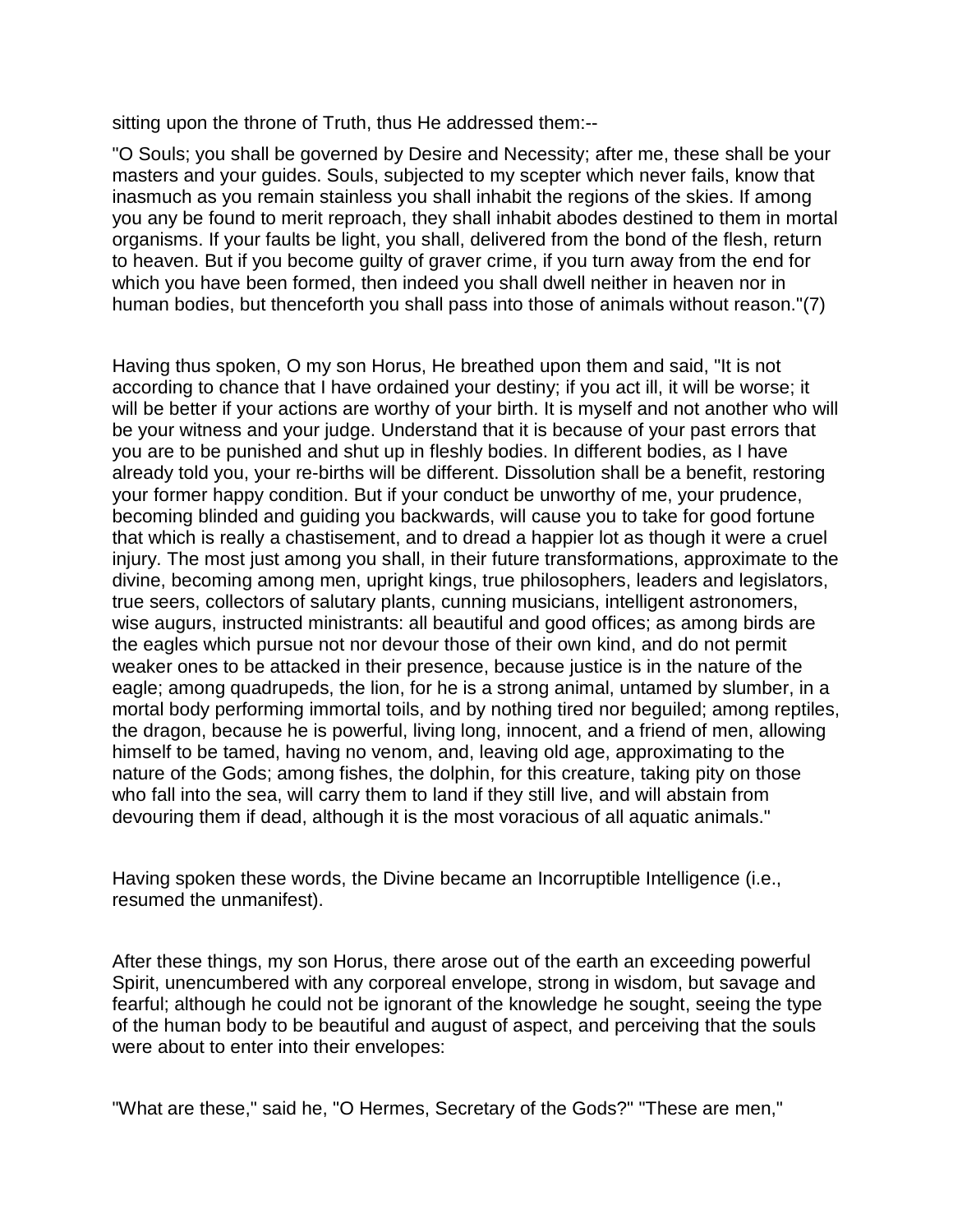replied Hermes. "It is a rash work," said he, "to make man with such penetrating eyes, such a subtle tongue, such a delicate hearing that can hear even those things which concern him not, such a fine scent, and in. his hands a sense of touch capable of appropriating everything. O generating Spirit, thinkest thou it is well that he should be free from care--this future investigator of the fine mysteries of Nature? Wilt thou leave him exempt from suffering--he whose thought will search out the limits of the earth? Mankind will dig up the roots of plants, they will study the properties of natural juices, they will observe the nature of stones, they will dissect not only animals but themselves, desiring to know how they have been formed. They will stretch forth their daring hands over the sea, and, cutting down the timber of the wild forest, they will pass from shore to shore seeking one another. They will pursue the inmost secrets of Nature even into the heights, and will study the motions of heaven. Nor is this enough; when nothing yet remains to be known than the furthest boundary of the earth, they will seek even there the last extremities of night. If they apprehend no obstacle, if they live exempt from trouble, beyond reach of any fear or of any anxiety, even heaven itself will not arrest their audacity; they will seek to extend their power over the elements. Teach them, then, desire and hope, in such wise that they may know likewise the dread of accident and of difficulty, and the painful sting of expectation deceived. Let the curiosity of their souls have for balance, desire and fear, care and vain hope. Let their souls be a prey to mutual love, to aspirations and varied longings, now satisfied, now deceived, so that even the sweetness of success may be an allurement to draw them towards misfortune. Let the weight of fevers oppress them, and break in them all desire."

Thou sufferest, Horus, in hearing this thy mother's recital? Surprise and wonder seize thee in presence of the evils which now fall upon poor humanity? That which thou art about to hear is still more sad. The speech of Momos pleased Hermes; he deemed his advice good, and he followed it.

"O, Momos," said he, "the nature of the divine breath which enwraps all things shall not be ineffectual! The Master of the universe has charged me to be His agent and overseer. The Deity of the penetrating eye (Adrastia)(8) will observe and direct all events; and for my part, I will design a mysterious instrument, a measure inflexible and inviolable, to which everything shall be subject from birth even to final destruction, and which shall be the bond of created entities. This instrument shall rule that which is on the earth, and all the rest."

It is thus--quoth Hermes--that I spoke to Momos; and forthwith the instrument operated. Straightway the souls were incorporated, and I was praised for my work.

Then the Lord summoned anew the assembly of the Gods. They gathered together, and He thus addressed them: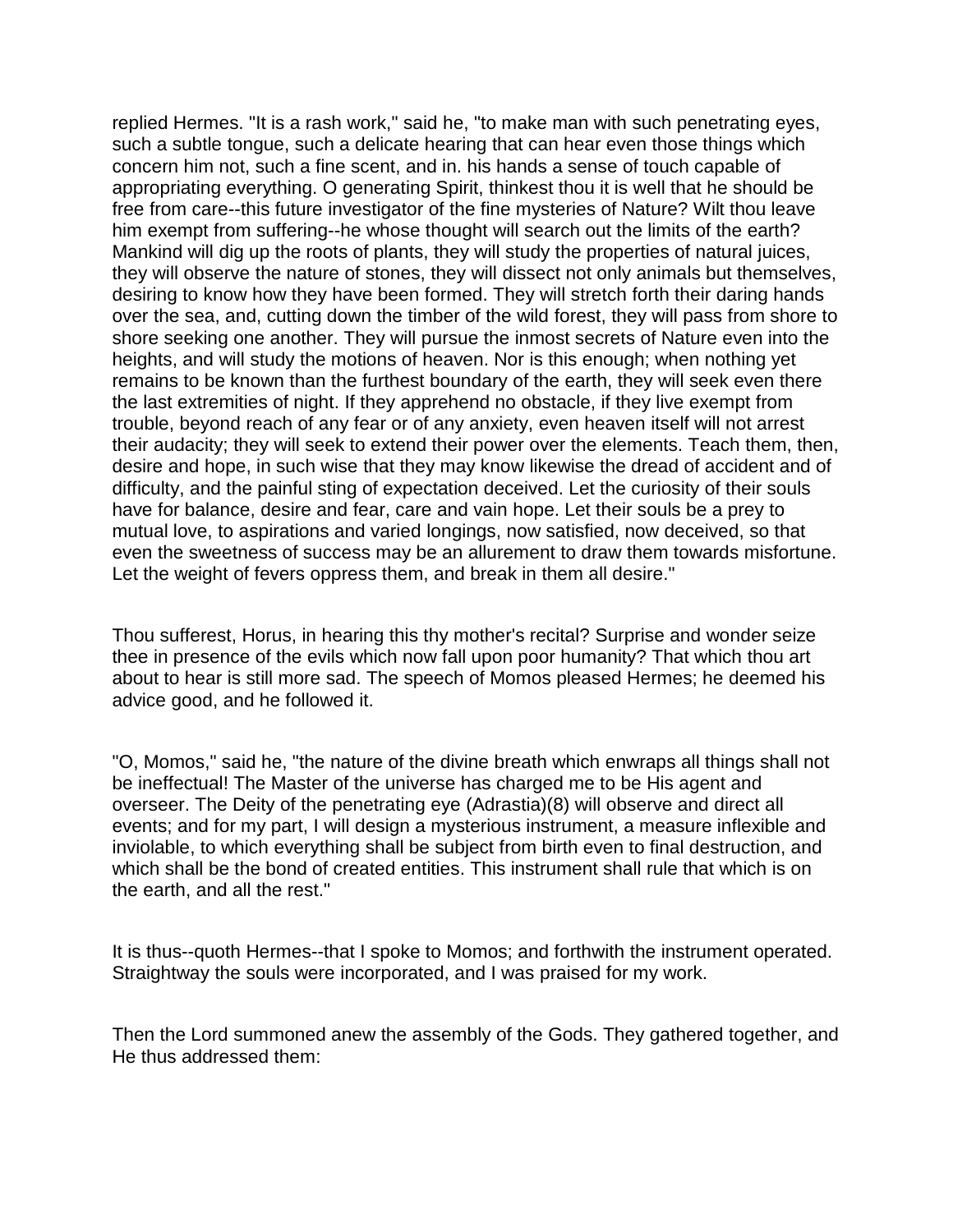"Gods, who have received a sovereign and imperishable nature, and the sway of the vast eternity, ye whose office it is to maintain unceasingly the mutual harmony of things, how long shall we govern an empire unknown? How long shall creation re-main invisible to the sun and moon? Let each of us undertake his part in the universe. By the exercise of our power let us put an end to the cohesion of inertia. Let chaos become a fable, incredible to posterity. Inaugurate your great labors; I will direct you."

He said, and immediately the Kosmic unity, until now obscure, was opened, and in the heights appeared the heavens with all their mysteries. The earth, hitherto unstable, grew more solid beneath the brightness of the sun, and stood forth adorned with enfolding riches. All things are beautiful in the eyes of the Divine, even that which to mortals appears uncomely, because all is made according to the divine laws. And the Divine rejoiced in beholding His works filled with movement; and with outstretched hands grasping the treasures of nature. "Take these," He said, "O sacred earth, take these, O venerable one, who art to be the mother of all things, and henceforth let nothing be lacking to thee!"

With these words, opening His divine hands, He poured His treasures into the universal font. But yet they were unknown, for the souls newly embodied and unable to support their opprobrium, sought to enter into rivalry with the celestial Gods, and, proud of their lofty origin, boasting an equal creation with these, revolted. Thus men became their instruments, opposed to one another, and fomenting civil wars. And thus, force oppressing weakness, the strong burnt and massacred the feeble, and quick and dead were thrust forth from the sacred places.

Then the elements resolved to complain before the Lord of the savage condition of mankind. For the evil being already very grievous, the elements hastened to the Divine the Creator, and pleaded in this wise--the fire being suffered to speak first:--(9)

"O Master," he said, "Maker of this new world, Thou whose name, mysterious among the Gods, has hitherto been revered among all men; how long, O Divinity, halt Thou decreed to leave human life without the Divine? Reveal Thyself to the world which calls for Thee, correct its savage existence by the institution of peace. Grant unto life, law, grant unto night oracles; fill all things with happy auguries; let men fear the judgment of the Gods, and no man shall sin any more. Let crimes receive their just punishment, and men will abstain from unrighteousness. They will fear to violate oaths, and madness will have an end. Teach them gratitude for benefits, so shall I devote my flame to pure offerings and libations, and the altars shall yield Thee exhalations of sweet savors. For now I am polluted, O Master, because the impious temerity of men forces me to consume flesh. They will not suffer me to remain in my nature; they pervert and corrupt my purity!"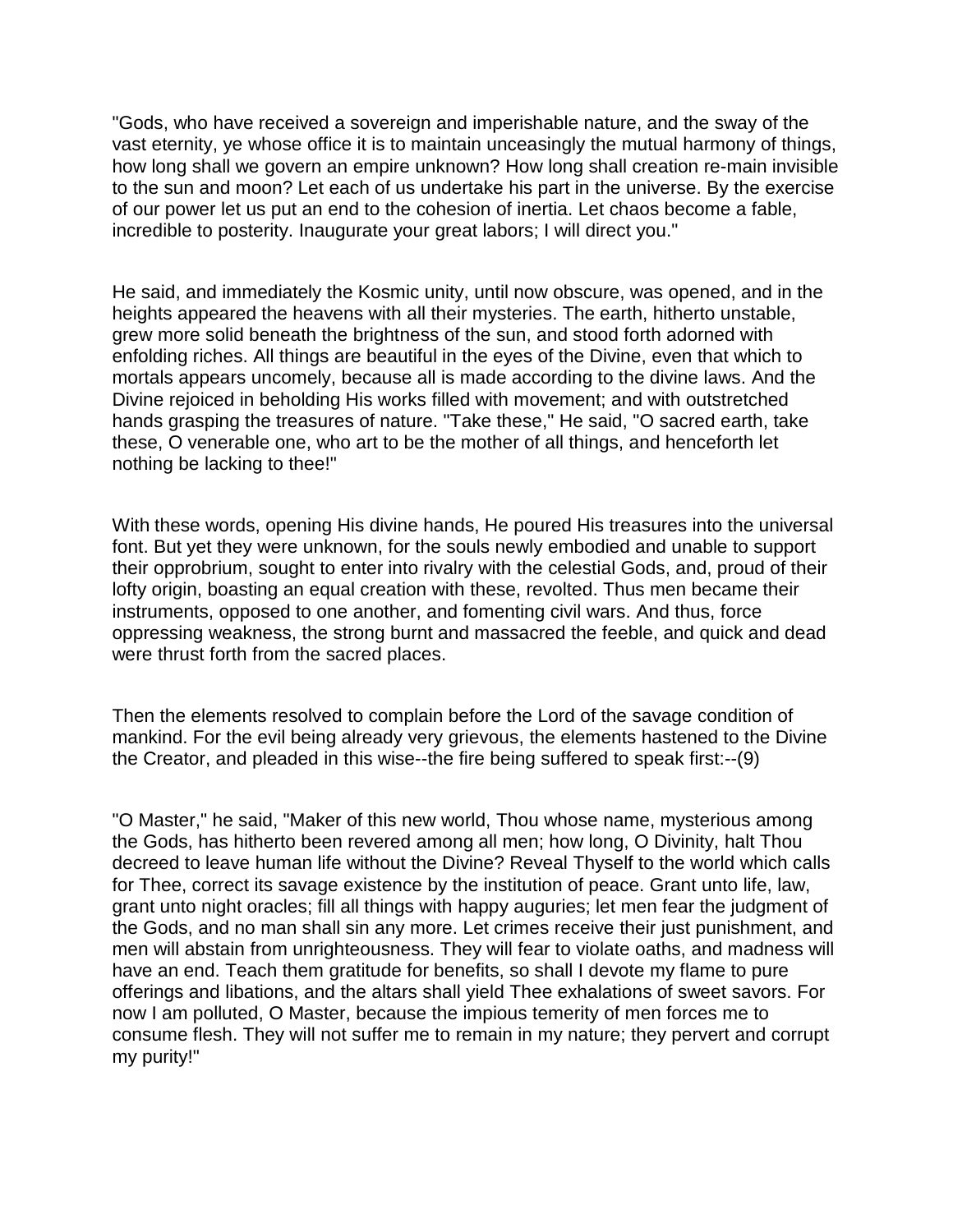The air spoke in its turn:--"I am defiled by the effluvium of corpses, O Master; I am becoming pestilent and unwholesome, and from on high I witness things which I ought not to behold."

Then the water took up the word, and spoke on this wise, O my illustrious son:--

"Father and wondrous Creator of all things, Divinity incarnate, Author of Nature who brings forth all through Thee, command the waters of the streams to be always pure, for now both rivers and seas are compelled to bathe the destroyer and to receive his victims!"

Then at the last the earth appeared, O my glorious son, and thus began:--

"O King, Chief of celestial choirs and Lord of their orbits, Master and Father of the elements which lend to all things increase and decrease, and into which all must return; behold how the impious and insensate tribe of man overspreads me, O venerable One, since by Thy commands I am the habitation of all beings, bearing them all and receiving into my bosom all that is slain; such is now my reproach. Thy terrestrial world in which all creatures are contained is bereft of the Divine. And because they revere nothing, they transgress every law and overwhelm me with all manner of evil works. To my shame, O Lord, I admit into myself the product of the corruption of carcases. But I, who receive all things, would fain also receive the Divine. Grant to earth this grace, and if Thou comest not Thyself--for indeed I cannot contain Thee--let me at least receive some holy efflux of Thee. Let the earth become the most glorious of all the elements; and since she alone gives all things to all, may she revere herself as the recipient of Thy favors."

Thus the elements discoursed, and forthwith the Divine filled the universe with His divine voice. "Go," said He, "sacred offspring, worthy of your Father's greatness, seek not to change anything, nor refuse to my creatures your ministry. I will send you an efflux of myself, a pure Being who shall investigate all actions, who shall be the dreadful and incorruptible Judge of the living; and sovereign justice shall extend its reign even into the shades beneath the earth. Thus shall every man receive his merited deserts."

Thereupon the elements ceased from their complaints, and each of them resumed its functions and its sway.

And in what manner, O my mother, said Horus, did the earth afterwards obtain this efflux of the Divine?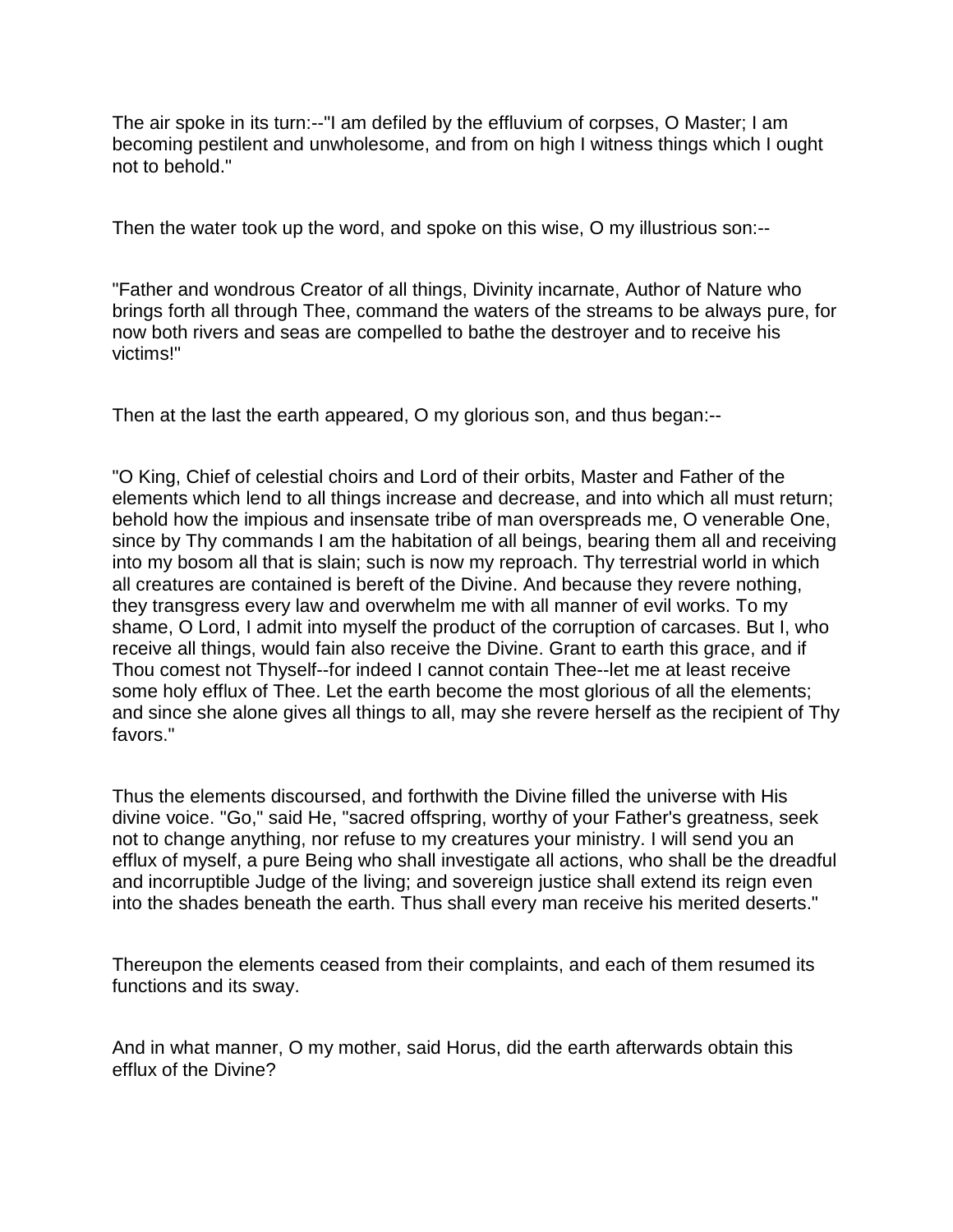I will not recount this Nativity, said Isis; I dare not, O powerful Horus, declare the origin of thy race, lest men in the future should learn the generation of the Gods. I will say only that the Supreme the Divine, Creator and Architect of the world, at length accorded to earth for a season, thy father Osiris and the great Goddess Isis, that they might bring the expected salvation. By them life attained its fullness; savage and bloody wars were ended; they consecrated temples to the Gods their ancestors, and instituted oblations. They gave to mortals law, nourishment, and raiment. "They shall read," Hermes said, "my mystic writings, and dividing them into two parts, they shall keep certain of them, and inscribe upon columns and obelisks those which may be useful to man." Instituters of the first tribunals, they established everywhere the reign of order and justice. With them began the faith of treaties, and the introduction into human life of the religious duty of oaths. They taught the rites of sepulture towards those who cease to live; they interrogated the horrors of death; they shewed that the spirit from without delights to return into the human body, and that if the way of entry be shut against it, it brings about a failure of life. Instructed by Hermes, they engraved upon hidden tables that the air is filled with genii. Instructed by Hermes in the secret laws of the Divine, they alone were the teachers and legislators of mankind, initiating them in the arts, the sciences, and the benefits of civilized life. Instructed by Hermes concerning the sympathetic affinities which the Creator has established between heaven and earth, they instituted religious representations and sacred mysteries. And, considering the corruptible nature of all bodies, they ordained prophetic initiation, so that the prophet who lifts his hands to the Gods should be instructed in all things, and that thereby philosophy and magic might provide nourishment for the soul, and medicine might heal the sufferings of the flesh.

Having performed all these things, O my son, and seeing the world arrived at its fullness, Osiris and I were recalled by the inhabitants of heaven; but we could not return thither without having first praised the Lord, so that the celestial Vision might fill the expanse, and that the way of a happy ascension might open before us, since the Divine delights in hymns.

O my mother, said Horus, teach me this hymn, that I also may be instructed in it.

Hearken, my son, answered Isis.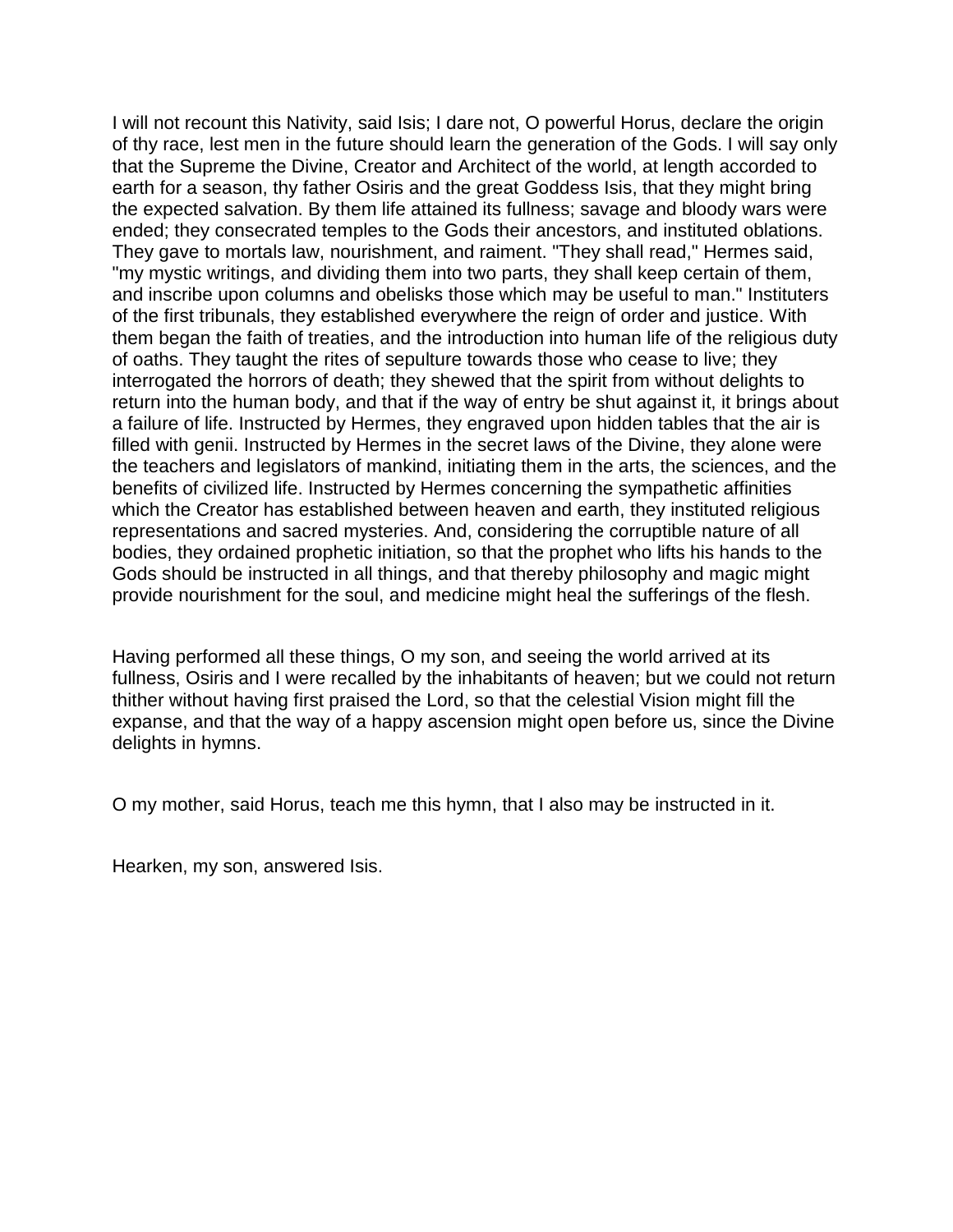# **Footnotes**

1 The text of this passage presents great difficulties and uncertainties. The words in Canter's edition, Ἀσκληπιὸς ὁ ἰμούθης σπανὸς και ἡφαίστου βουλαῖς, Canter reads Asclepios, Amnion, and Hephaistobulus. Patrizzi changes ήφαίστου βουλαΐς into ἡφαιστοβούλης and renders it Asclepios Imuthes, Spanos and Hephæstobulus. Others  $r$ ead πανός in place of σπανός, which is plausible enough, but at the same time they preserve ήφαιστοβούλης, and then *ι*μούθης becomes a surname of Asclepios, who would thus be son of Pan and Hephaistoboulè, an absolutely unknown goddess. But in another fragment we read, a little further on, Ἀσκληπιὸς ὁ ἰμούθης and Ἀσκληπιὸς ὁ ἰµούθης, and the word πάλιν indicates that it refers to the same Asclepios, and not to two persons of the same name. It may be, then, that Imouthè was the name of his mother, as Fabricius supposes. Is it not likely that it is the Greek form of "Mouth"? The Egyptian Asclepios was represented bald, according to Synésios; the word σπανός, which means bald, might then be retained. But in this case, in order that the phrase may have a meaning, it would be necessary to change βουλαΐς into βουλαΐος, and translate:--Asclepios, the bald Imouthès, and counsellor of Hephaistos.

2 This sentence is very obscure; the participles are in the masculine, as though the author had forgotten that a goddess was speaking. I believe the text of the passage must have been altered.

3 This recital of the creation of the souls recalls the Timæus of Plato. After all the Gods were born, the Artificer of the universe thus addressed them: "Gods of gods, of whom I am the Creator and Father, and who, formed by me, are by my will indissoluble, learn what I now say to you. . . . In order that mortal natures may exist, and that the universe may be indeed universal, turn yourselves according to your nature to the formation of animals, imitating the power which I employed in the generation of yourselves. . . . I myself will deliver the seeds and beginnings; and for the rest do you weave together the mortal and immortal nature, constructing and producing animals." He said, and into the same cup in which He had mingled and tempered the soul of the universe, He poured the residue, and mixed it in the same manner, but in less pure combinations of a second and third order. And having constituted the universe, He allotted souls to the stars in equal number, distributing each to each; and causing every one to mount his vehicle, He displayed to them the nature of the universe, and taught them the laws of Destiny.

[It may be added, also, that this legend, quaint and grotesque as it is in many of its details, is, likewise, in accord with the Kabbala, which recounts the pre-mundane history of the souls, their creation, their transgression, and their punishment, in much the same fashion. The creation of the visible world by the "working gods," or Titans, as agents for the Supreme the Divine, is a thoroughly Hermetic idea, recognizable in all religious systems, and in accord with modern scientific research, which shews us everywhere the Divine Power operating secretly through natural forces.

4 In reading this allegory, it must be borne in mind that the word "Soul" is used as a general term for all Egos or Intelligences, whether Genii or Men. Further, that in these Fragments, as in the Hebrew Scriptures, the same truths are repeated under different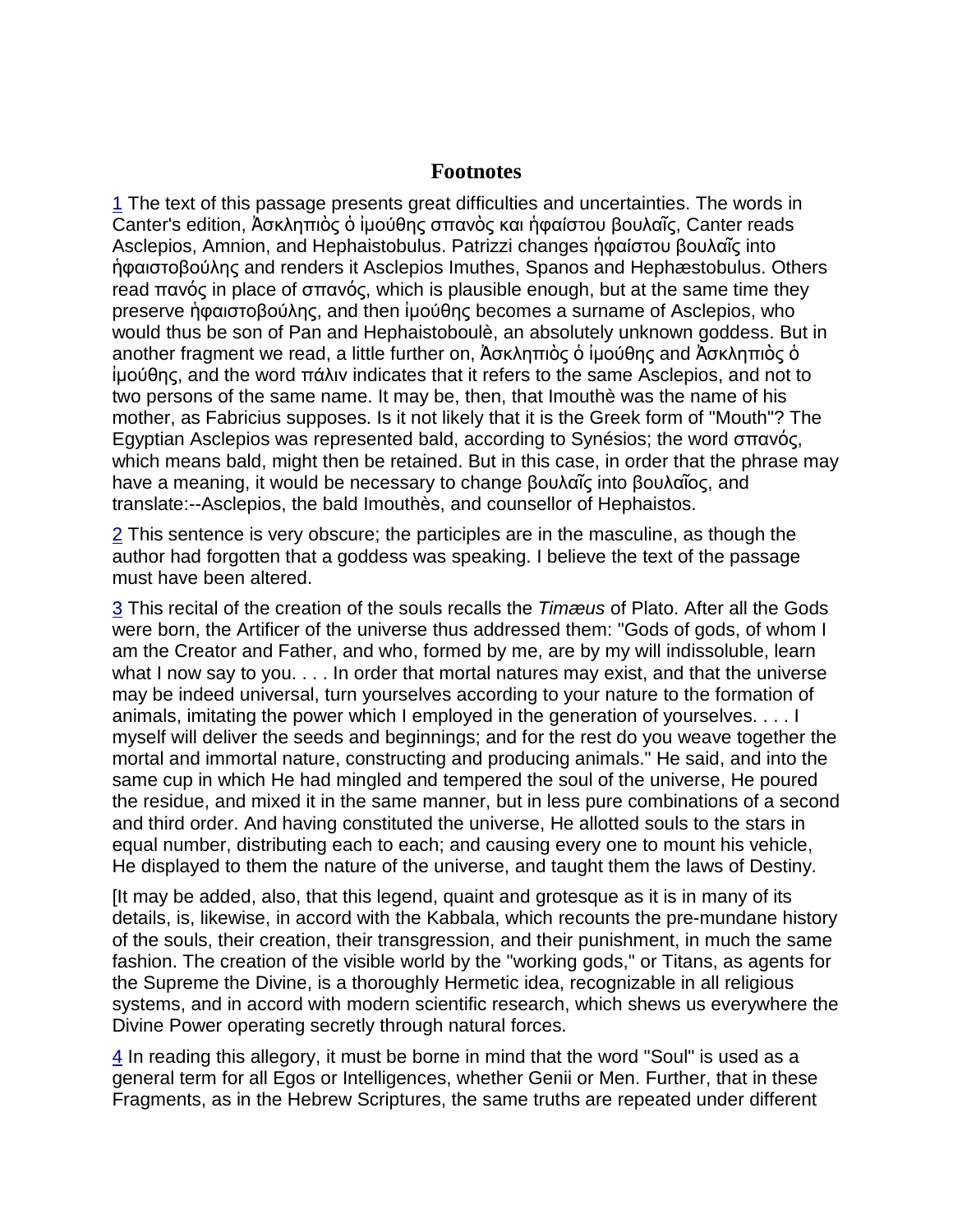symbols in different passages. Hence the creation of Nature and of "differentiated forms" has already been otherwise depicted in a previous paragraph; and the whole process of the evolution of the Soul has been epitomized in the fable of the making of the protoplasm. The descent into generation occurs, actually, when the Titans first begin the manipulation of this protoplasm. The human body, although last in manifestation, is really the first in the Divine intention, and is the ultimate cause of all the series of objective forms. Hermetically speaking, there is nothing in the whole universe, save Man.

5 Heeren sees in these metaphors an allusion to the creation of Pandora in Hesiod. They recall also a passage in the Pymander, wherein the Rulers of the Seven Planets cause Man to participate in their nature; an idea developed likewise by Macrobius in his commentary on the Dream of Scipio.--Lib. L., chap. xii.

 $6$  Canter translates this by atramenturn, which would signify initiation by writing; but it is possible that the heads of the initiated persons were covered with a black veil, or perhaps the veil of Isis is here intended.

7 It has been questioned whether Hermetic doctrine affirms the Hindu theory of transmigration, to wit--the possibility of the passage of the guilty Ego into lower forms than that of man. We must, I hold, admit the orthodoxy of the doctrine, which, when rightly understood, involves no paradox. In the Divine Pymander, it is clearly set forth that if a human soul continue evil "it shall neither taste of immortality nor be partaker of the good, but being drawn back it returneth into creeping things; and this is the condemnation of an evil soul." Yet, Trismegistus hastens immediately to explain and qualify this statement by adding that such a calamity cannot befall any truly human soul--that is, a soul possessing the divine Mind, however fallen from grace, for so long as the soul retains this living fire it is the soul of a man, and man "is not to be compared to any brute beast upon the earth, but to them that are above in heaven, that are called Gods." But there is a condition so low and lost that at length the divine flame is quenched, and the soul is left dark and Godless, a human soul no longer. "And such a soul, O Son," says Hermes, "hath no Mind; wherefore neither must such an one be called Man." Therefore, while it is true that "no other body is capable of a human soul, neither is it lawful for a man's soul to fall into the body of an unreasonable living thing," so also is it true that a soul, bereft of its Divine Particle which alone made it human, is human no longer, and, following the universal law of affinity, straightway gravitates to its proper level, sinking to its similars, and drawn to its analogues. Nevertheless, when its purgation is accomplished, such a soul may "come to itself and say, I will arise and go unto my Father."

There are some Rabbis indeed who have thought such an occult significance to lie hid in the parable of the prodigal; swine being accounted universally a figure of lust and sordid desire. The Hermetic doctrine, thus interpreted, is identical with that of the Kabbala on the same point, as we shall elsewhere have occasion to shew; and also with the teaching of Apollonius of Tyana.--(v. Perfect Way, III., 21, etc.)

8 This name appears to have been a marginal interpolation, inserted into the text by a copyist. It serves as a key to what follows, Adrastia (or Nemesis) being the personification of the necessary law (or inflexible instrument) of which Hermes is about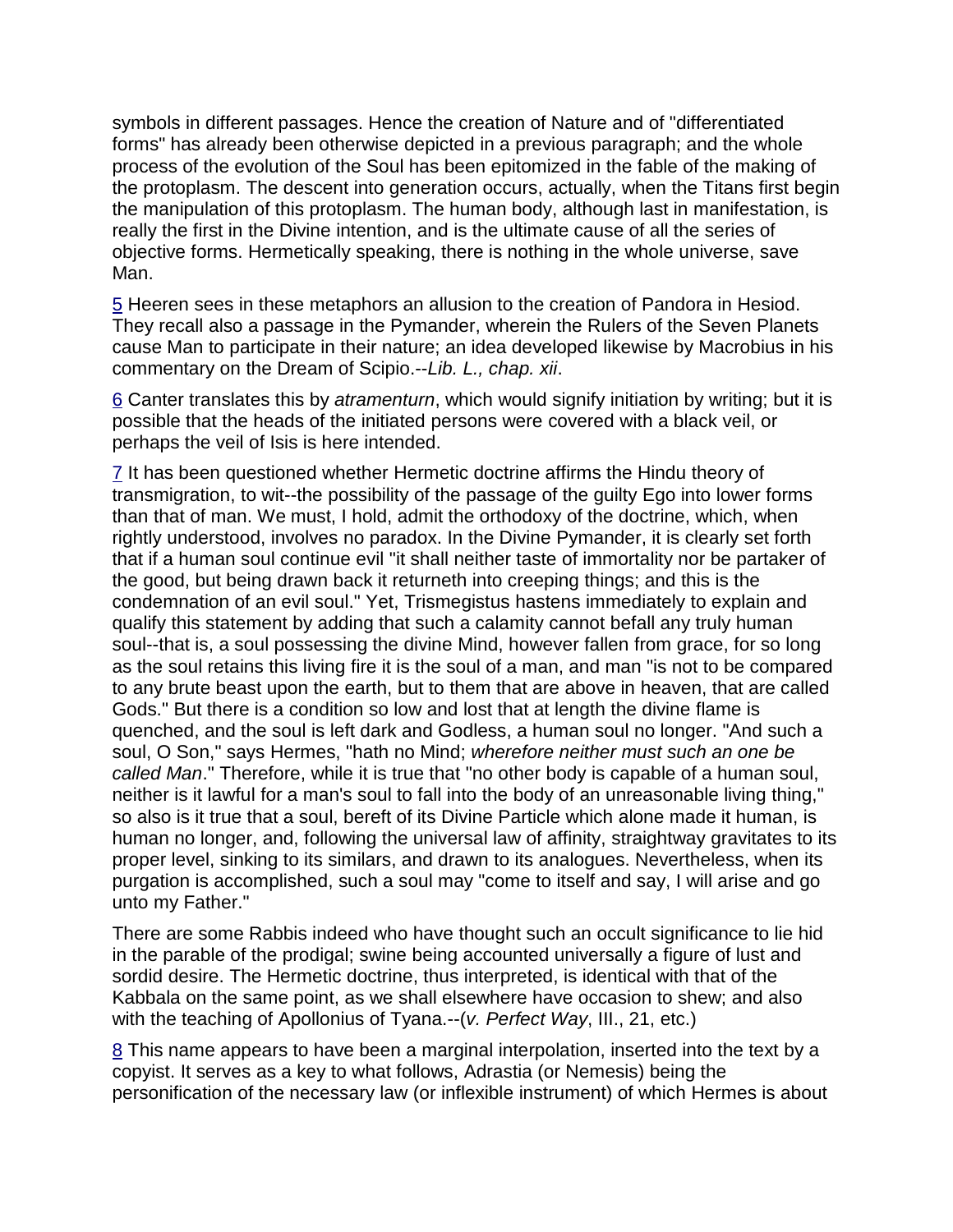# to speak.

9 In the Book of Enoch a similar legend appears--"The Giants turned themselves upon men to devour them, and began to do evil to birds and beasts of the field and reptiles and fish; and they devoured with one accord their flesh and drank their blood. When the earth lifted up her voice against the unjust, ... and because of the perdition of men, a cry arose that came even unto heaven. Therefore, Michael and Gabriel, and Souryan and Ouryan, looked forth from the height of heaven, and beheld the abundance of blood that was shed upon the earth, and all the iniquity that was accomplished, and they said one to another:--The voice of their cries ascends, the clamor of the earth is heard even at the gates of heaven, and before you, O holy ones of the skies, the souls of men complain, saying--Avenge us in the presence of the Lord. (VII. 14, 15; VIII. 8, 9; IX. 1, 2, 3.)

[See also the first book of Ovid's Metamorphoses, V., VI., VII. In all these accounts it appears that mankind is inspired to wickedness and impiety by the Giants, who are, in Hermetic teaching, explained to be the lower mundane forces, or "fallen Angels." They are, probably, the first created "souls" mentioned in an early passage of the allegory, and are elsewhere spoken of as Demons. Almost all the poets, whether Hebrew, Hellenic, Hindu, Persian, Norse, or Christian, celebrate the revolt of the Giants against heaven. It is needless to remind the reader that all these sacred fables have an esoteric and individual application, related to the Microcosm within man, as well as to the Macrocosm or world without. The text is manifestly imperfect.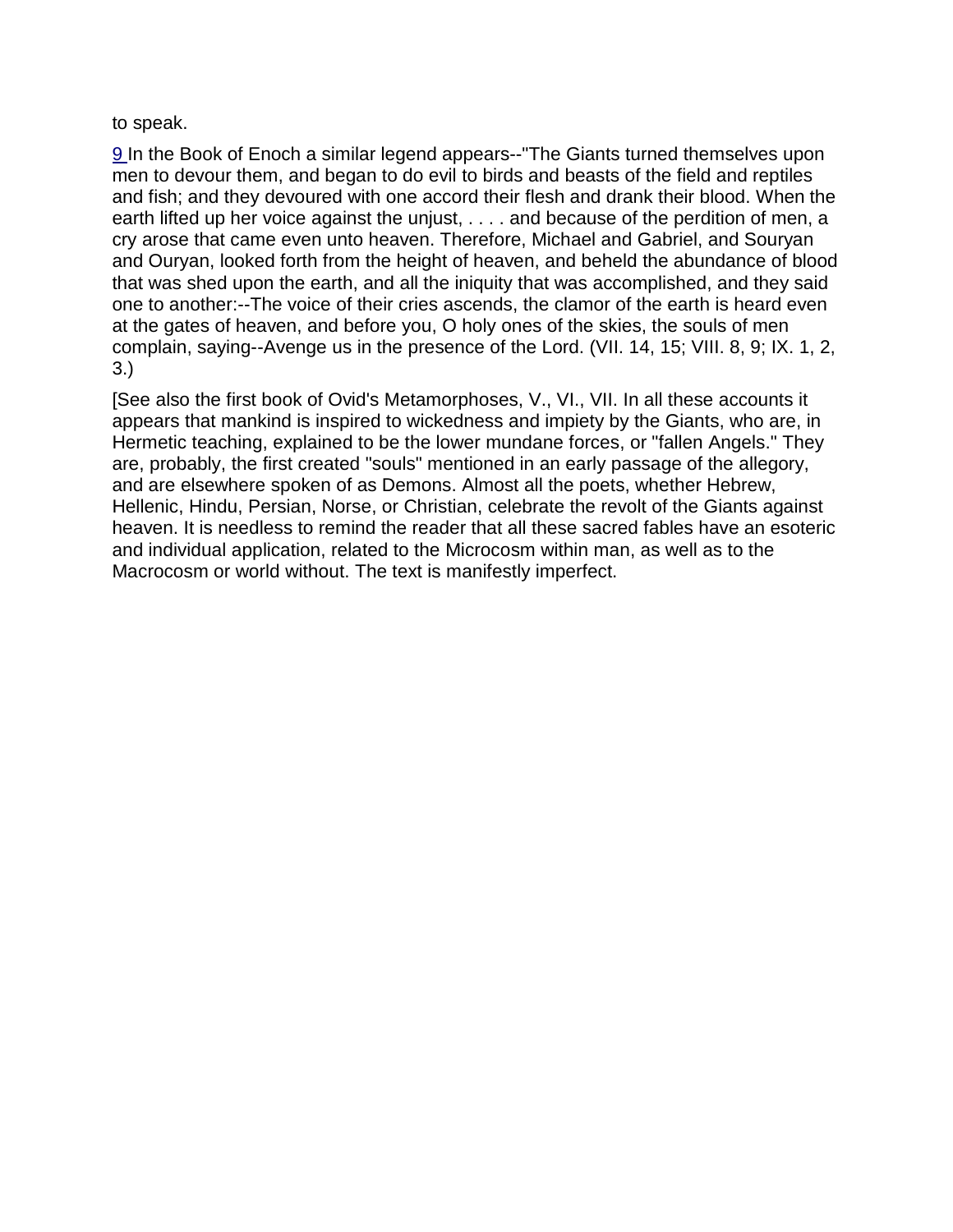### **ISIS TO HORUS**

#### PART II

O MY illustrious son, if thou wilt know any-thing further, ask it of me. And Horus said, Revered Mother, I would fain know how royal souls are born. And Isis answered:-- Herein, my son Horus, lies the distinctive character of royal souls. There are in the universe, four regions, governed by a fixed and immutable law: heaven, the ether, the air, and the most holy earth. Above, in heaven, dwell the Gods, ruled as are all the rest, by the Maker of the universe; in the ether are the stars, governed by the great fire, the sun; in the air are the souls of the genii, governed by the moon; upon earth are men and other animals governed by the soul who, for the time, is their king. For the Gods themselves engender those who shall be kings befitting the terrestrial race. Princes are the issue of kings, and he who is most kingly, is a greater king than the rest(1). The sun, nearer to the Divine than is the moon, is greater and stronger than she, and to him she is subject as much by rank as by power. The king is the last of the Gods and the first of men. So long as he sojourns upon earth, his divinity is concealed, but he possesses something which distinguishes him from other men and approximates him to the Divine. The soul in him comes from a loftier region than that from which descend the souls of common men. Souls destined to reign upon the earth descend thither for two causes. There are those who in former lives have lived blameless, and who merit apotheosis; for such as these royalty is a preparation for the divine state. Again, there are holy souls who, for some slight infringement of the interior and divine law, receive in royalty a penance whereby the suffering and shame of incarnation are mitigated. The condition of these in taking a body resembles not that of others; they are as blessed as when they were free(2).

As to the various characters of these kings, the variety is not in the souls, for all are royal, but it is due to the nature of the angels and genii who assist them. For souls destined to such offices are not without ministers and escort. Heavenly justice, even while exiling them from the abodes of the Blessed, treats them as their nature befits. When, then, O my son Horus, the ministering angels and genii appointed are warlike, the soul in their charge takes that character, forgetting its own, or rather laying it aside until some future change of condition. If the guardian angels are of a gentle order, then the soul follows its path in peace; if they are friends of judgment, the soul loves to judge; if they are musicians, then the soul sings; if they love truth, the soul is that of a philosopher. Thus the souls necessarily follow the teaching of their guardians; falling into human bodies they forgo their proper estate, and while exiled from it they approximate to those intelligences by whom they have been embodied.

Thine explanation is complete, my mother, said Horus, but thou hast not yet informed me in what manner noble souls are born.

There are upon earth, O my son, different offices. So also is it among souls; they occupy different stations, and that soul which issues from a more exalted sphere is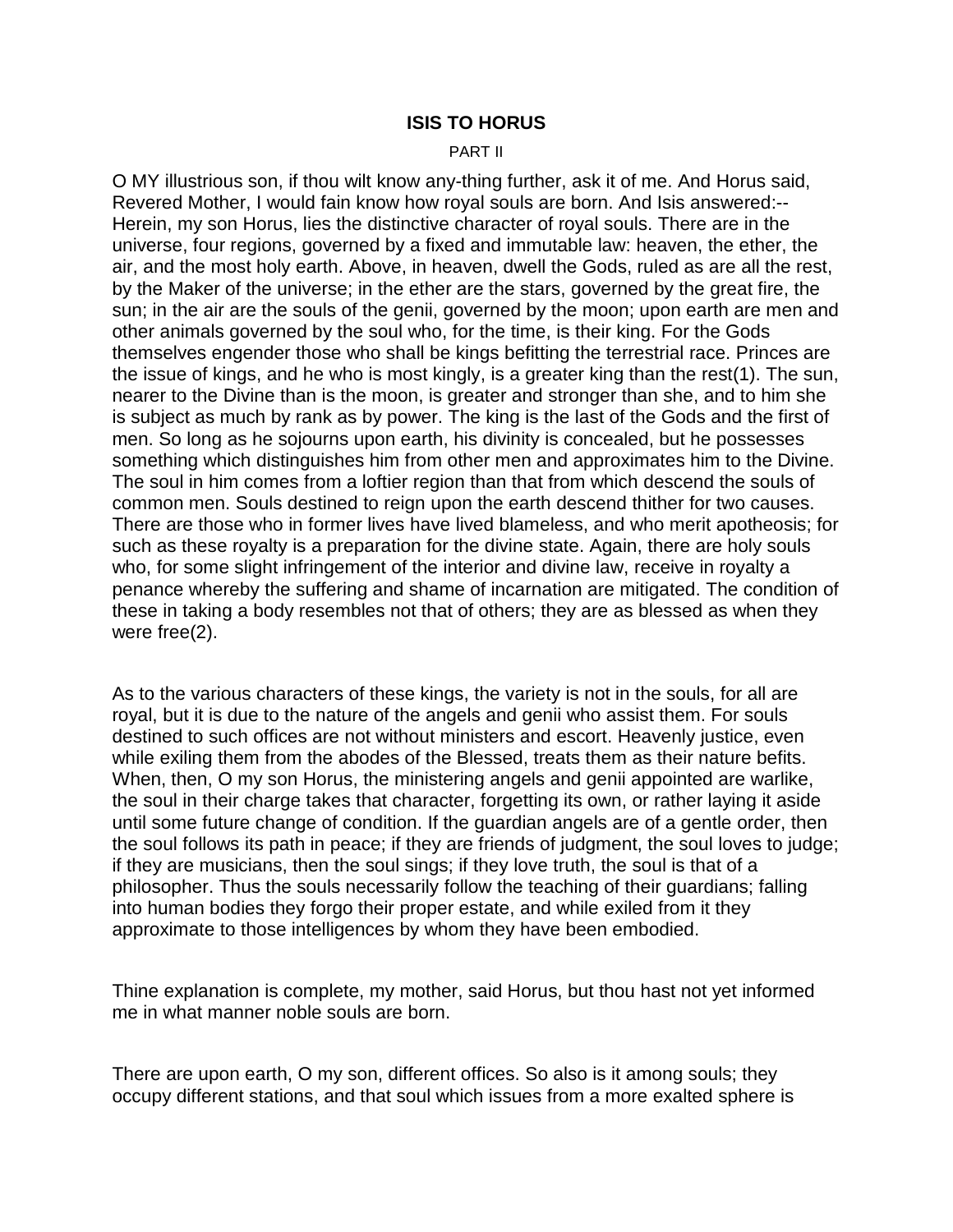nobler than the rest; even as he who is free among men, is nobler than the slave. Exalted and royal souls are necessarily the masters of men.

How are souls born male or female?

Souls, my son Horus, are all equal in nature, since they come from one region wherein the Creator has formed them. There are not among them either males or females; this distinction exists only between bodies, and not between incorporeal beings. But some are more energetic, some are gentler; and this belongs to the air in which all things are formed. For an airy body envelopes the soul; in it are the elements of earth, water, air, and fire. Among females this combination contains more of cold and of moisture than of dryness and heat, and the soul which is enfolded therein is watery and disposed to softness. The contrary happens among males; their envelope contains more of dryness and of heat, less of cold and of moisture; hence in bodies so formed the souls manifest greater vivacity and energy.

And how, O my mother, are born the souls of the wise?

And Isis answered:--The organ of vision is enveloped in tunics. When these tunics are thick and dense, the sight is dull; when they are fine and subtle, the sight is penetrating. Even so is it with the soul; she likewise has her coverings, incorporeal as herself. These coverings are the interior airs; when they are subtle, clear, and transparent, then the soul is perspicuous; when, on the contrary, they are dense, thick, and turgid, then she cannot see far; and discerns only, as though in cloudy weather, that which lies immediately before her steps.

And Horus said:--For what reason, my mother, are the minds of men who are not of our holy country less open than the minds of those who belong to it? And Isis replied(3) -- The earth is set in the midst of the universe like a man lying on his back and gazing into heaven, and the various regions of earth correspond to the different members of the man. The earth turns her gaze towards heaven as towards her father, following in her changes the changes of the skies. Her head lies to the south, her right shoulder to the east, her left is turned towards the Lybian wind, her feet are under the constellation of the Bear, the right beneath the tail, and the left beneath the head of the Bear; her loins are under the regions of heaven nearest to the Bear; the midst of her body is beneath the center of heaven. Behold as a proof of these things, how they who dwell in the South have a beautiful countenance and plentiful hair, while the orientals have hands hardy in conflict and ready with the bow, for they are right-handed; the westerns are strong and fight with the left hand, attributing to the left side the functions which belong in others to the right; those who dwell beneath the Bear are distinguished by the attributes of their feet, and by the beauty of their legs; those who inhabit beyond the Bear in the climate of Italy and of Greece are remarkable for the beauty of their loins, and hence their tendency to prefer males. This part of the body also, being whiter than the rest, produces men of a whiter hue. The hallowed region of our ancestors is in the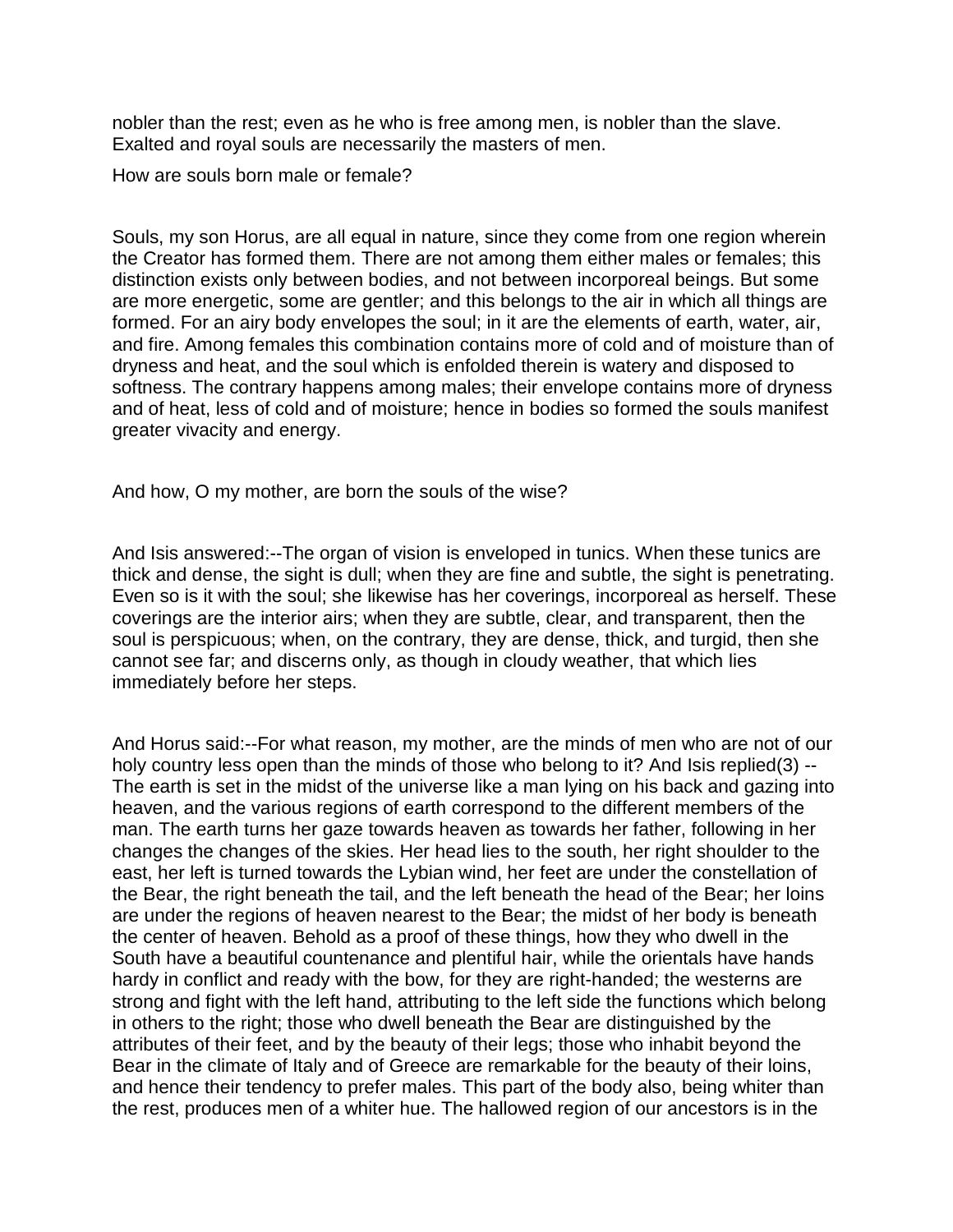midst of the earth, and since the midst of the human body is the seat of the heart, and the heart of the soul, this is why, my son, the men of this land, beside the qualities which all men possess in common, have also a loftier intelligence and wisdom, because the heart of the earth brings them forth and nourishes them.

Moreover, my son, the south is the storehouse of the clouds; it is there they assemble, and thence, it is said, flows our river (Nile), when the cold becomes abundant. Now, where the clouds descend, the air grows thick and is filled with vapors which spread themselves as a veil not only over the sight, but over the intelligence. The east, my son Horus, is continually disturbed and glowing under the sunrise, as is the west under the sunset; there-fore, they who dwell in these regions can hardly preserve a clear perception. The north, by means of its icy temperature, thickens the mind even as it does the body. The central land alone, clear and serene, is favored as are those who inhabit her. She brings forth in a perpetual tranquility, she adorns and completes her offspring, she contends alone against all others, she triumphs, and like a worthy ruler partakes with the vanquished the fruits of victory.

Explain to me further, my august Mother, what it is that causes in living men during long maladies, an alteration of discernment, of reason, even of the soul itself.

And Isis answered:--Among animals there are those who have affinity with fire, others with water, others with earth, others with air, others again with two or three elements, or with all the four. Or, inversely, some have an antipathy for fire, some for water, some for earth, some for air, or again for two, three or four elements. Thus, the locust and all kinds of insects flee from the fire; the eagle, the hawk, and other birds of flight fear the water; the fish dread the air and earth; the serpent abhors the open air, and like all crawling creatures loves the ground; all fishes delight in the deep, the birds in the air where they pass their lives; those who fly highest delight in the fire (of the sun) and sojourn in its vicinity. There are even certain creatures who disport themselves in the fire, such are the salamanders who have their abode in it. The elements enfold the body, and every soul inhabiting a body is weighed down and enchained by the four elements; wherefore, it is natural that the soul should have affinity with certain elements and aversion for others, for which reason she cannot enjoy perfect happiness. Nevertheless, as the soul is of divine origin, she struggles and meditates even beneath this bodily covering; but her thoughts are not what they would be if she were free from the body. And if the body be disturbed and troubled by sickness or by terror, the soul herself is tossed about like a man in the midst of tempestuous waves.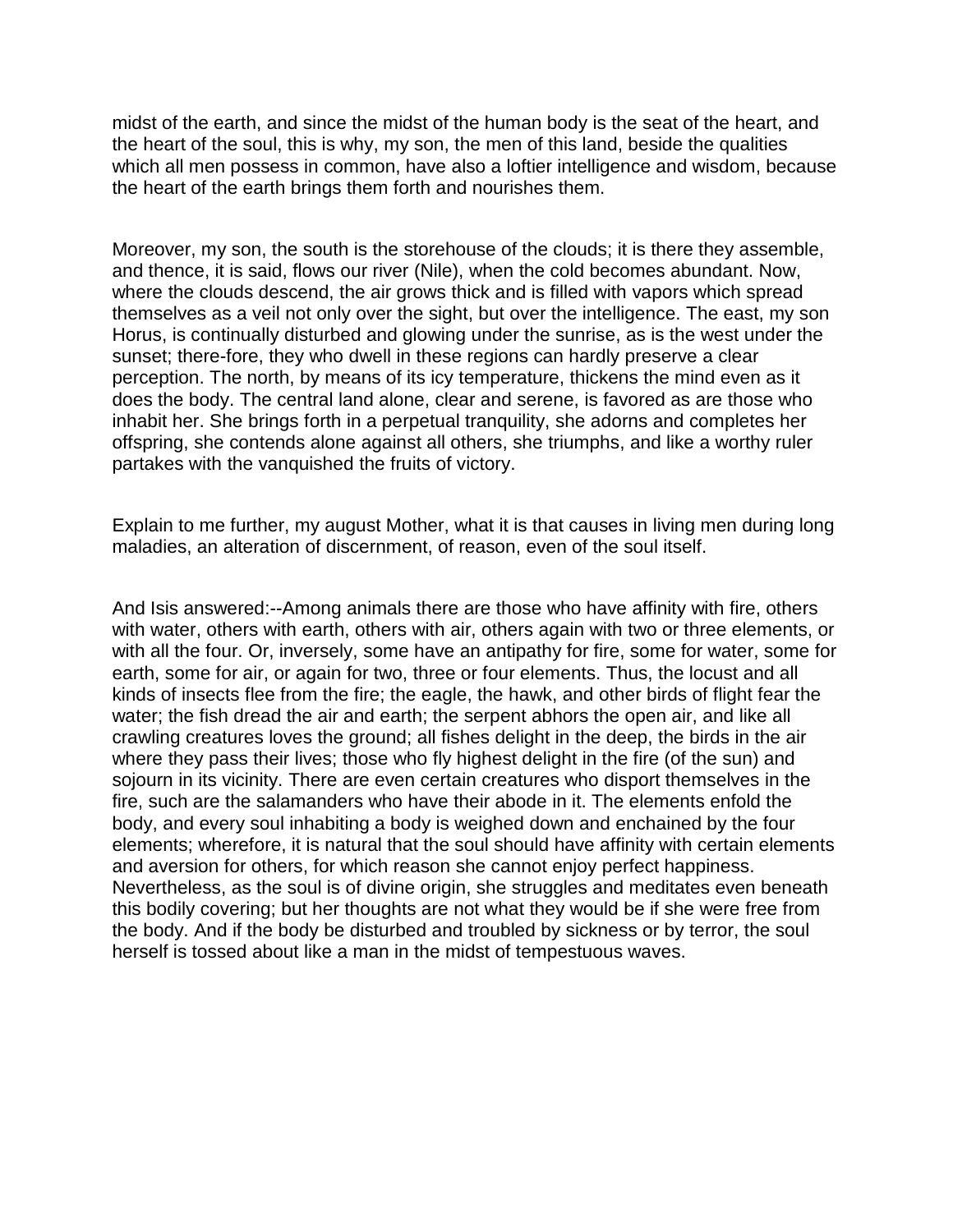# **Footnotes**

1 This must not be understood in a vulgar sense of mere earthly monarchy, but of souls whose destiny it is to be chiefs and leaders among men, whether spiritually, intellectually, or politically.

2 This passage perhaps refers, though obscurely, to Avatars of souls who have already attained beatitude, though not apotheosis.

3 I believe the whole of the ensuing passage to be highly metaphorical, and to relate to the occult distinctions and divisions of the seven great races of mankind. It is not difficult to interpret the allusions.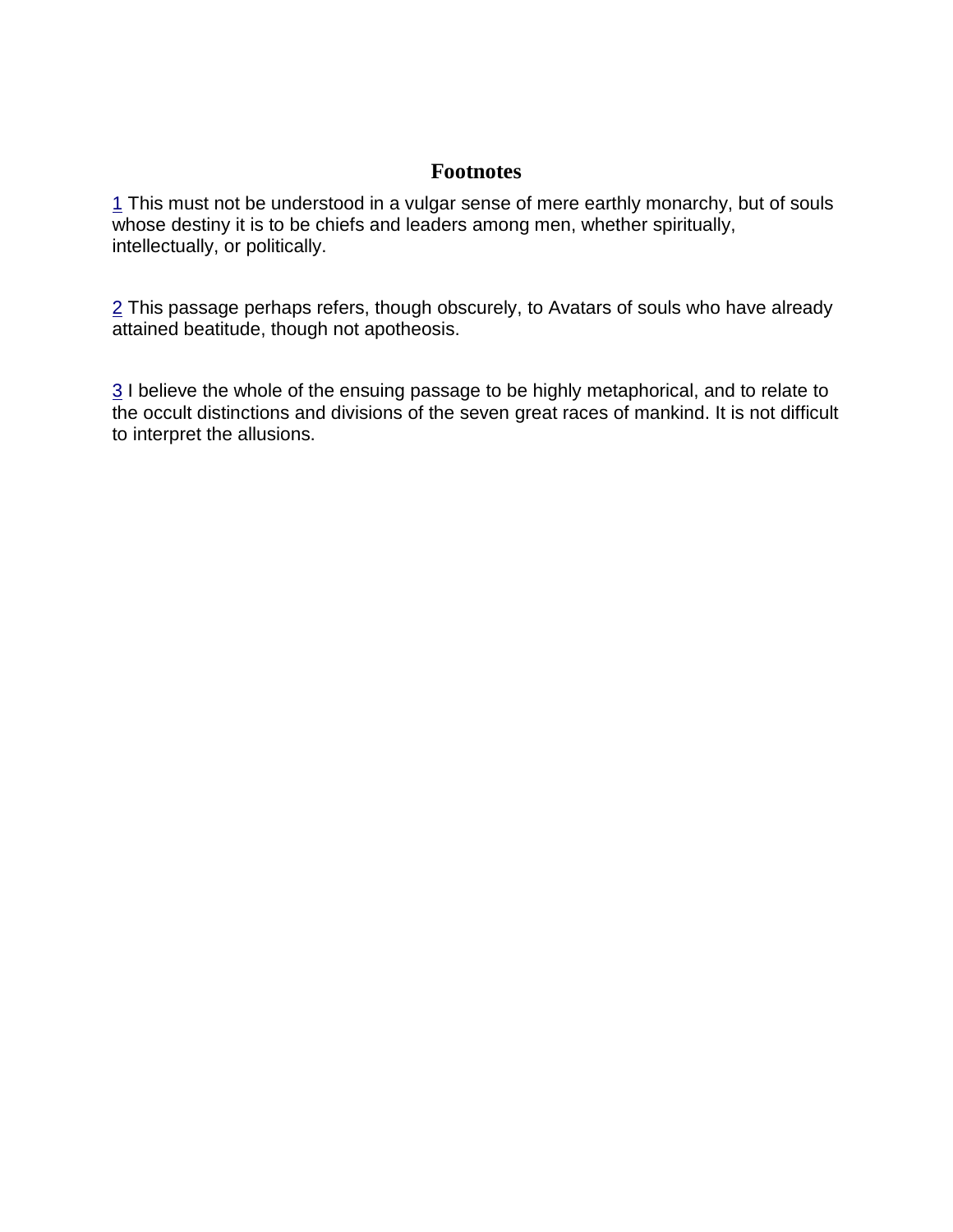# **ISIS TO HORUS**

# **PART III**

THOU hast given me admirable instruction, O my most powerful Mother Isis, concerning the marvelous creation of Souls by the Divine, and I am filled with wonder; but thou hast not yet shewn me whither souls depart when set free from bodies. Fain would I contemplate this mystery, and thank only thee for the initiation.

And Isis said:--Hearken, my son, for thy most necessary inquiry holds an important place, and may not be neglected. Hear my reply.

O great and marvelous scion of the illustrious Osiris, think not that souls on quitting the body mix themselves confusedly in the vague immensity and become dispersed in the universal and infinite spirit, without power to return into bodies, to preserve their identity, or to seek again their primeval abode. Water spilt from a vase returns no more to its place therein, it has no proper locality, it mingles itself with the mass of waters; but it is not thus with souls, O most wise Horus. I am initiated into the mysteries of the immortal nature; I walk in the ways of the truth, and I will reveal all to thee without the least omission. And first I will tell thee that water, being a body without reason, composed of myriads of fluid particles, differs from the soul which is, my son, a personal entity, the royal work of the hands and of the mind of the Divine, abiding herself in intelligence. That which proceeds from Unity, and not from multiplicity, cannot mingle with other things, and in order that the soul may be joined to the body, the Divine subjects this harmonious union to Necessity.

Souls do not, then, return confusedly, nor by chance, into one and the same place, but each is dispatched into the condition which belongs to her. And this is deter-mined by that which the soul experiences while yet she is in the tenement of the body, loaded with a burden contrary to her nature. Hear: therefore, this comparison, O beloved Horus; suppose that there should be shut up in the same prison, men, eagles, doves, swans, hawks, swallows, sparrows, flies, serpents, lions, leopards, wolves, dogs, hares, oxen, sheep, and certain amphibious animals, such as seals, hydras, turtles, crocodiles, and that at the same moment all the creatures should be liberated. All at once would escape; the men would seek cities and the public places, the eagles the ether, where nature teaches them to live, the doves the lower air, the hawks the higher expanse; the swallows would repair to places frequented by men, the sparrows to the orchards, the swans to districts where they could sing; the flies would haunt the proximity of the ground as high only as human exhalations extend, for the property of flies is to live on these and to flit over the surface of the earth; the lions and leopards would flee to the mountains, the wolves to the solitudes; the dogs would follow the track of man; the hares would betake themselves to the woods, the oxen to the fields and meadows, the sheep to the pastures; the serpents would seek the caves of the earth; the seals and the turtles would rejoin their kind in the shallows and running waters, in order to enjoy, conformably to their nature, alike the proximity of the shore and of the deep. Each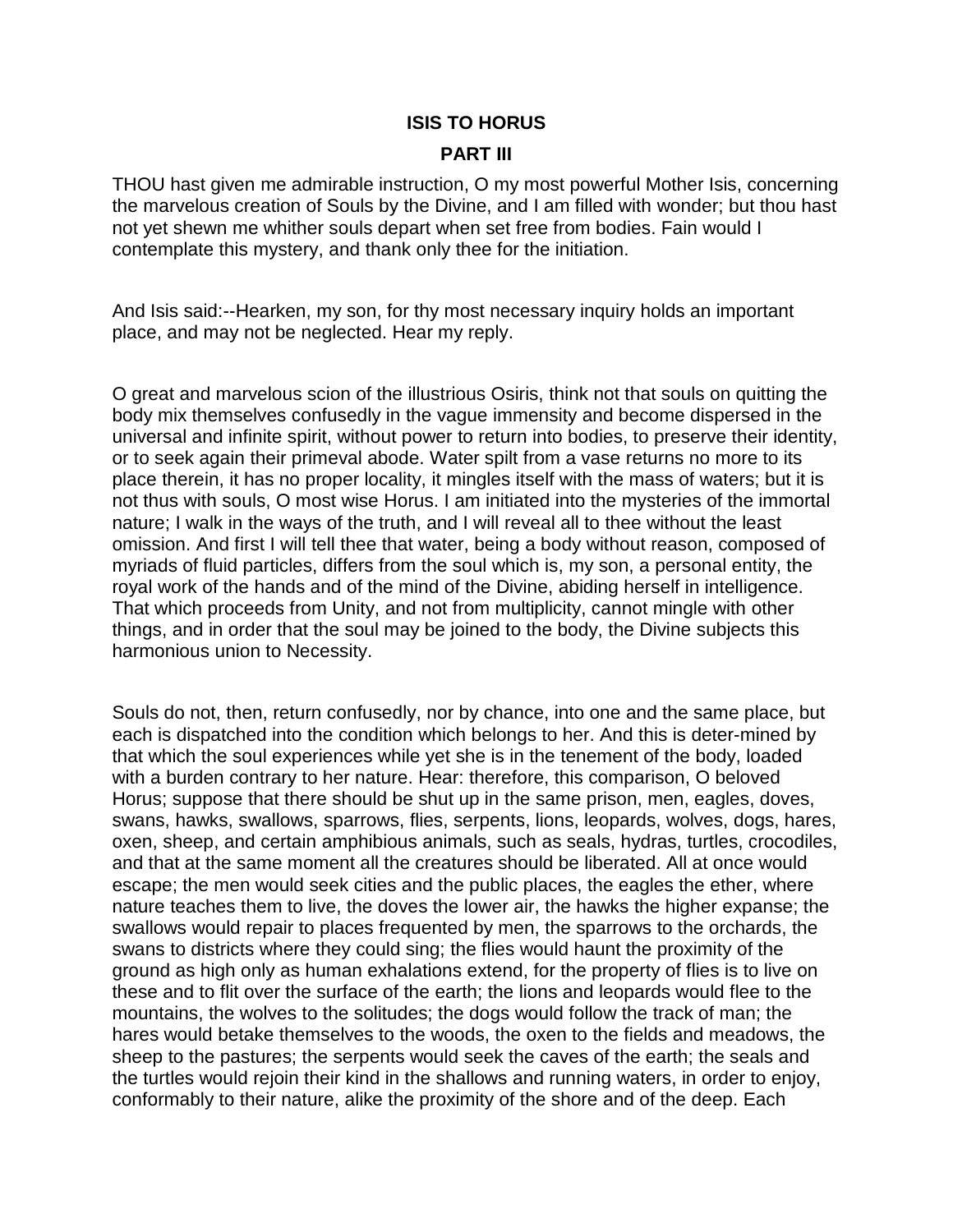creature would return, conducted by its own interior discernment, into the abode befitting it. Even so every soul, whether human or inhabiting the earth under other conditions, knows whither she ought to go; unless, indeed, some son of Typhon should pretend that a bull may subsist in the waters or a turtle in the air. If, then, even when immersed in flesh and blood, souls do not infringe the law of order, although under penance,--for union with the body is a penance,--how much more shall they conform thereto when delivered from their bonds and set at liberty!

Now this most holy law, which extends even unto heaven, is on this wise, O illustrious child: behold the hierarchy of souls! The expanse between the empyrean and the moon is occupied by the Gods, the stars, and the powers of providence. Between the moon and ourselves, my son, is the abode of the souls. The unmeasured air, which we call the wind, has in itself an appointed way in which it moves to refresh the earth, as I shall by and by relate. But this movement of the air upon itself impedes not the way of the souls, nor does it hinder them from ascending and descending without obstacle; they flow across the air without mingling in it, or confounding themselves therewith, as water flows over oil. This expanse, my son, is divided into four provinces, and into sixty regions. The first province from the earth upwards comprehends four regions, and extends as far as certain summits or promontories, which it is unable to transcend. The second province comprises eight regions in which the motions of the winds arise. Be thou attentive, my son, for thou hearest the ineffable mysteries of the earth, the heavens, and of the sacred fluid which lies between(1). In the province of the winds fly the birds; above this there is no moving air nor any creature. But the air with all the beings it contains distributes itself into all boundaries within its reach, and into the four quarters of the earth, while the earth cannot lift itself into the mansions of the air. The third province comprehends sixteen regions filled with a pure and subtle element. The fourth contains thirty-two regions, in which the air, wholly subtle and diaphanous, allows itself to be penetrated by the element of fire. Such is the order which, without confusion, reigns from depth to height;--to wit, four general divisions, twelve intervals, sixty regions, and in these dwell the souls, each according to the nature thereof. They are indeed all of one substance, but they constitute a hierarchy; and the further any region is removed from the earth, the loftier is the dignity of the souls which dwell therein.

And now it remains to be explained to thee, O most glorious Horus, what souls they are who abide in each of these regions, and this I shall set forth, beginning by the most exalted.

The expanse which stretches between earth and heaven is divided into regions, my son Horus, according to measure and harmony. To these regions our ancestors have given various names; some call them zones, others firmaments, others spheres. Therein dwell the souls who are freed from bodies, and those who have not yet been incorporated. The stations which they occupy correspond with their dignity. In the upper region are the divine and royal souls; the baser souls--they who float over the surface of the earth--are in the lowest sphere, and in the middle regions are the souls of ordinary degree. Thus,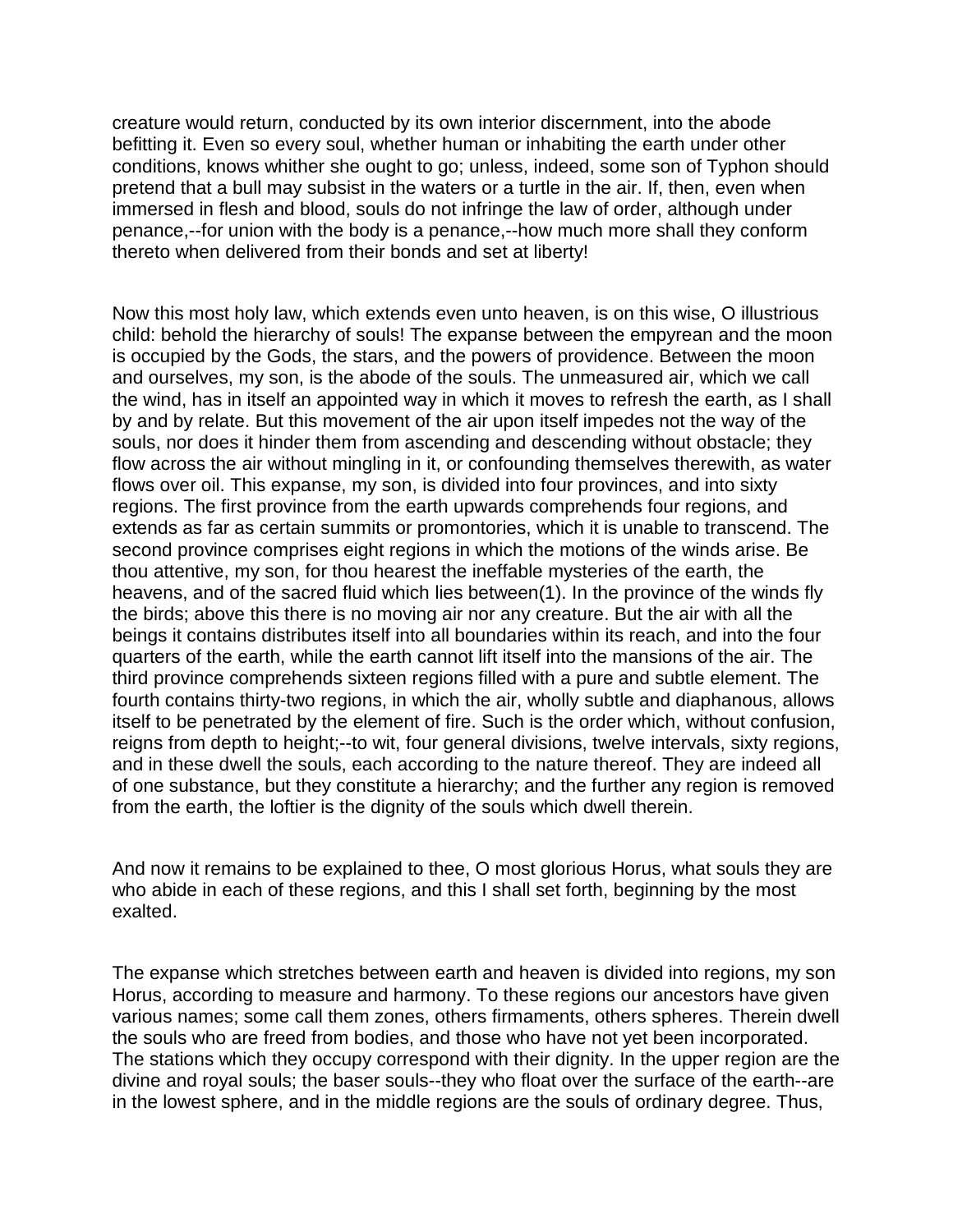my son, the souls destined to rule descend from the superior zones, and when they are delivered from the body, thither they return, or even higher still, unless indeed they have acted contrary to the dignity of their nature and to the laws of the Divine. For, if they have transgressed, the Providence on high causes them to descend into the lower regions according to the measure of their faults; and in like manner also it conducts other souls, inferior in power and dignity, from the lower spheres into a more exalted abode. For on high dwell two ministers of the universal Providence; one is guardian of the souls, the other is their conductor, who sends them forth and ordains for them bodies. The first minister guards them, the second releases or binds them, according to the will of the Divine.

In this wise the law of equity presides over the changes which take place above, even as upon earth also it molds and constructs the vessels in which the souls are immured. This law is supplemented by two energies, Memory and Experience. Memory directs in Nature the preservation and maintenance of all the original types appointed in heaven; the function of Experience is to provide every soul descending into generation with a body appropriate thereto; so that passionate souls should have vigorous bodies; slothful souls sluggard bodies; active souls active bodies; gentle souls gentle bodies; powerful souls powerful bodies; cunning souls dexterous bodies;--briefly, that every soul should have a befitting nature. For it is not without just cause that winged creatures are clothed with feathers; that intelligent creatures are gifted with finer senses and superior to others; that beasts of the field are furnished with horns, with tusks, with claws, or other weapons; that reptiles are endowed with undulating and flexible bodies, and lest the moisture of their natures should render them feeble, are armed either with teeth or with pointed scales, so that they are, even less than others, in peril of death. As for fishes, these timid souls have allotted to them for a dwelling-place that element in which light is bereft of its double activity, for in the water, fire neither illuminates nor burns. Each fish, swimming by the help of his spiny fins, flies where he wills, and his weakness is protected by the obscurity of the deep. Thus are souls immured in bodies resembling themselves; in human shape, those souls who have received reason; in flying creatures, souls of a wild nature; in beasts, souls without reason, whose only law is force; in reptiles, deceitful souls, for they attack not their prey face to face, but by ambush; while fishes enshrine those timid souls who merit not the enjoyment of other elements.

In every order of animals there are individuals who transgress the laws of their being. In what way, my Mother? said Horus.

And Isis answered: In this wise:--A man who acts against reason, a beast which eludes necessity, a reptile which forgets its cunning, a fish which loses its timidity, a bird which renounces freedom. Thou hast heard what was to be said concerning the hierarchy of souls, their descent, and the creation of bodies.

O my son, in every order of souls there are found a few royal souls, and of divers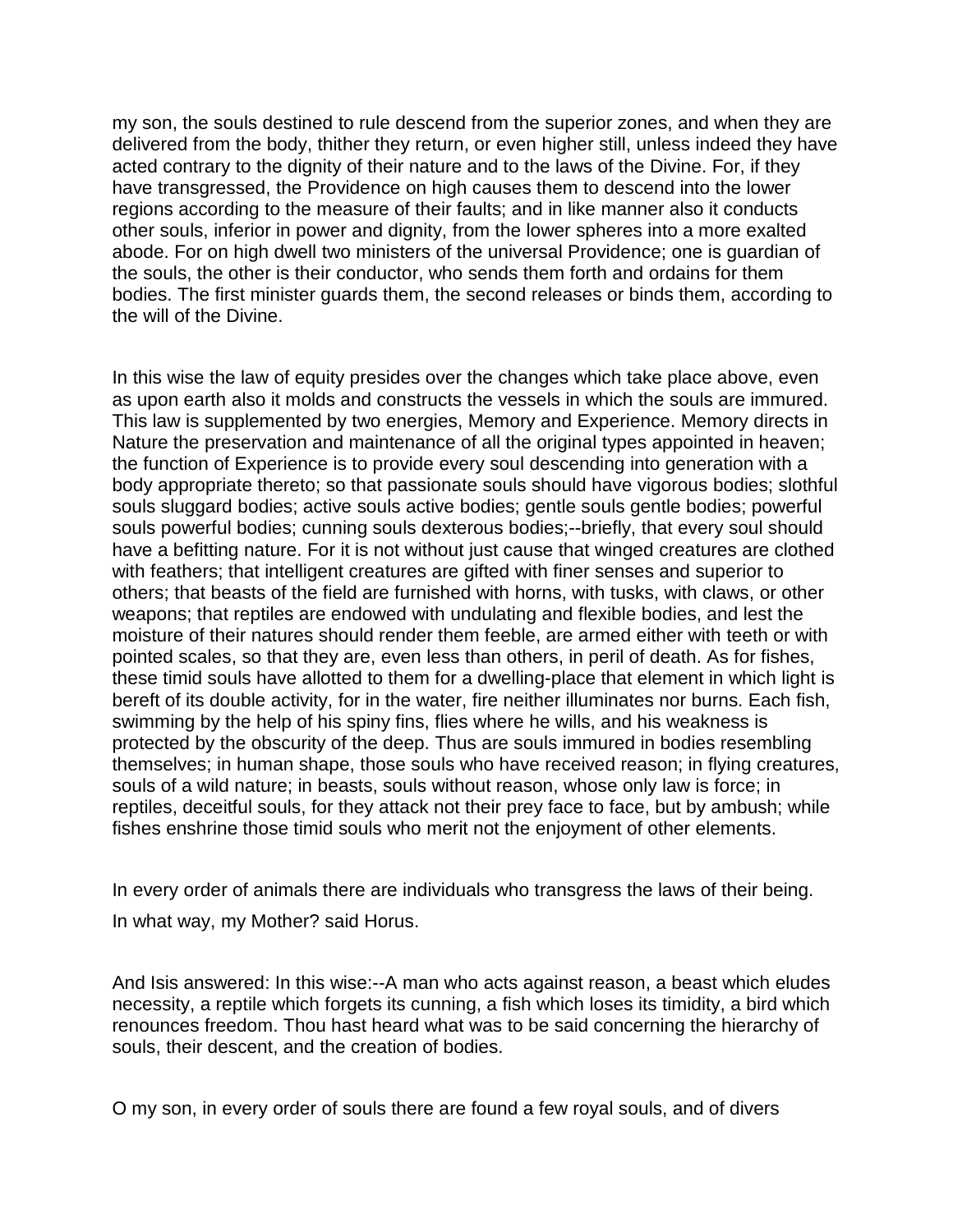characters: some fiery, some cold, some proud, some gentle, some crafty, some simple, some contemplative, some active. This diversity belongs to the regions from whence they descend into bodies. From the royal zone the royal souls go forth, but there are many royalties; the royalty of spirit, of the flesh, of art, of science, of the virtues.

And how, said Horus, dost thou name these royalties?

O my son, the king of souls who have hitherto existed is thy father Osiris; the king of bodies is the prince of each nation, he who governs. The king of wisdom is the Father of all things; the Initiator is the thrice great Hermes; over medicine presides Asclepios, the son of Hephaistos; force and power are under the sway of Osiris, and after him, under thine, my son. Philosophy depends on Arnebaskenis; poetry, yet again, on Asclepios, Imouthè's son. So that, if thou thinkest thereon, thou wilt perceive that there are indeed many royalties and many kings.

But the supreme royalty belongs to the highest region; lesser kingships correspond to the spheres which bring them forth. Those who issue from the fiery zone handle fire; those who come from the watery zone frequent liquid spheres; from the region of art and learning those are born who devote themselves to art and science; from the region of inactivity, those who live in ease and idleness. All that is done and said upon earth has its origin in the heights, from whence all essences are dispensed with measure and equilibrium; nor is there anything which does not emanate from above and return thither.

Explain to me this that thou sayest, O my Mother.

And Isis answered:--An evident token of these exchanges has been stamped on all creatures by most holy Nature. The breath which we indraw from the upper air we exhale and again inbreathe by means of the lungs within us which perform this work. And when the way destined to receive our breath is closed, then no longer do we remain on earth; we depart hence. Moreover, O my glorious son, there are other accidents by which the balance of our combination may be destroyed(2).

What is, then, this combination, O my Mother?

It is the union and admixture of the four elements, whence emanates a vapor which envelops the soul, penetrates into the body and communicates to both its own character. Thus are produced varieties among souls and bodies. If in the composition of a body, fire dominates, then the soul being already of an ardent nature, receives thereby an excess of heat which renders it the more energetic and furious, and the body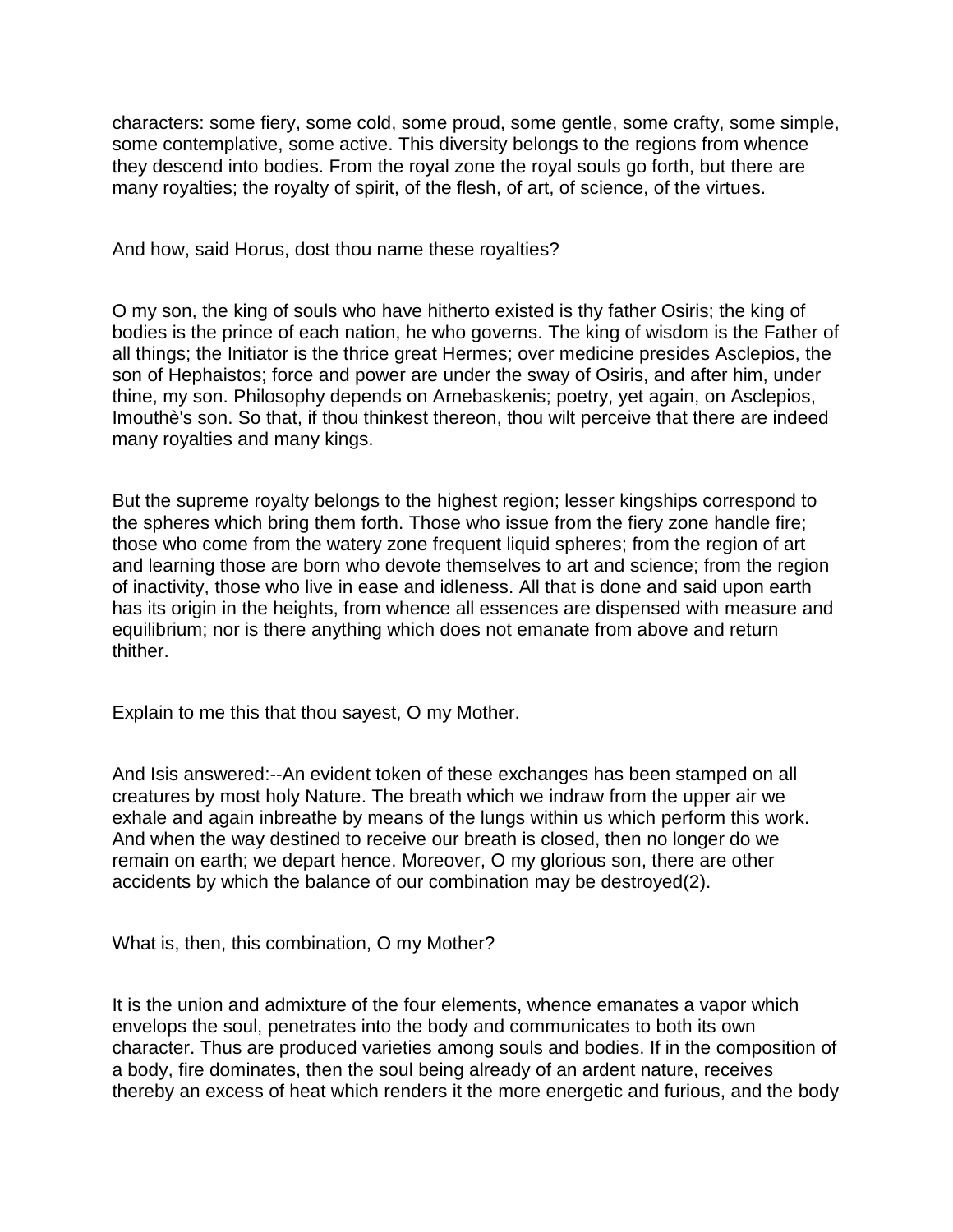the more vivacious and active. If the air dominates, the body and soul of the creature are thereby rendered unstable, errant and restless. The domination of the water causes the soul to be mild, affable, bland, sociable, and easily molded, because water blends and mixes itself readily with all other things, dissolves them if it be abundant, moistens and penetrates them if it be less in quantity. A body softened by too much humidity offers but a weak resistance, a slight malady disintegrates it, and little by little dissolves its cohesion. Again, if the earthy element be dominant, the soul is obtuse, because the body lacks subtlety, nor can she force a way through the density of its organism. Therefore, the soul remains indrawn upon herself, borne down by the burden she supports, and the body is solid, inactive, and heavy, moving only with effort.

But if the elements be all in just equilibrium, then the whole nature is ardent in its actions, subtle in its motions, fluent in its sensations, and of a robust constitution. Of the predominance of air and fire birds are born, whose nature resembles that of the elements which generate them. Men are endowed with an abundance of fire united with but a little air, and of water and earth equal parts. This excess of fire becomes sagacity, seeing that intelligence is indeed a kind of flame, which consumes not, but which penetrates. The predominance of water and earth with a sufficient admixture of air and but little fire engenders beasts; those endued with more fire than the rest are the more courageous. Water and earth in equal quantities give birth to reptiles, which, being deprived of fire, have neither courage nor truthfulness, while the excess of water renders them cold, that of earth, sordid and heavy, and the lack of air makes all their movements difficult. Much water with but little earth produces fishes; the absence of fire and air in them causes their timidity, and disposes them to lie hidden, while the predominance of water and earth in their nature approximates them by natural affinity to earth dissolved in water.

Moreover, by means of the proportional increase of the elements composing the body is the body itself increased, and its development ceases when the full measure is attained. And so long, my beloved son, as equilibrium is maintained in the primitive combination and in the vapors arising therefrom, that is, so long as the normal proportion of fire, air, earth, and water remains unchanged, the creature continues in health. But if the elements deviate from the proportion originally determined--(I speak not now of the growth of activities, nor of that resulting from a change of order, but of a rupture of equilibrium whether by addition or diminution of fire or of other elements)--then malady supervenes. And should air and fire, whose nature is one with that of the soul itself, prevail in the conflict, then, through the dominance of those elements, destroyers of the flesh, the creature abandons its proper state. For the earthy element is the pabulum of the body, and the water wherewith it is permeated contributes to consolidate it; but it is the aerial element which confers motion, and the fire engenders all energies. The vapors produced by the union and combination of these elements blending with the soul, as it were by fusion, bear her along with them, and clothe her in their own nature, whether good or evil. So long as she remains in this natural association the soul keeps the rank she has attained. But if a change should occur either in the combination itself or in any of its parts or subdivisions, the vapors, altering their condition, alter likewise